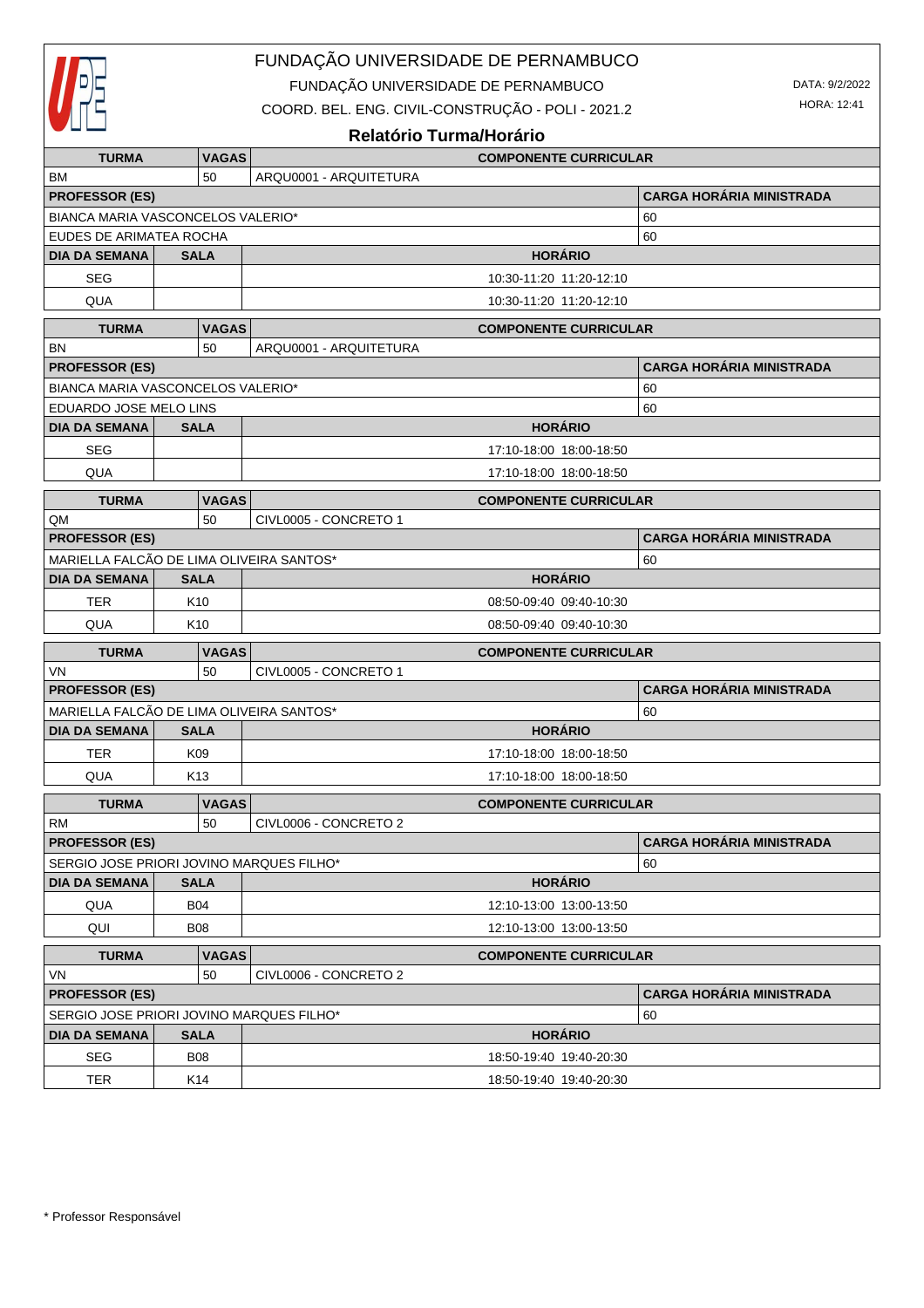

FUNDAÇÃO UNIVERSIDADE DE PERNAMBUCO

COORD. BEL. ENG. CIVIL-CONSTRUÇÃO - POLI - 2021.2

DATA: 9/2/2022 HORA: 12:41

| <b>TURMA</b>                             | <b>VAGAS</b>                                                 |              | <b>COMPONENTE CURRICULAR</b>                    |                                 |  |  |
|------------------------------------------|--------------------------------------------------------------|--------------|-------------------------------------------------|---------------------------------|--|--|
| CP                                       |                                                              | 40           | CIVL0007 - CONCRETO PROTENDIDO                  |                                 |  |  |
| <b>PROFESSOR (ES)</b>                    |                                                              |              |                                                 | <b>CARGA HORÁRIA MINISTRADA</b> |  |  |
| MARIELLA FALCÃO DE LIMA OLIVEIRA SANTOS* |                                                              |              |                                                 | 60                              |  |  |
| <b>DIA DA SEMANA</b>                     | <b>SALA</b>                                                  |              | <b>HORÁRIO</b>                                  |                                 |  |  |
| <b>SEG</b>                               | K09                                                          |              | 17:10-18:00 18:00-18:50                         |                                 |  |  |
| QUI<br>114                               |                                                              |              | 17:10-18:00 18:00-18:50                         |                                 |  |  |
|                                          | <b>TURMA</b><br><b>VAGAS</b><br><b>COMPONENTE CURRICULAR</b> |              |                                                 |                                 |  |  |
| <b>SM</b>                                | 50                                                           |              | CIVL0008 - CONSTRUÇÃO ACO E MADEIRA             |                                 |  |  |
| <b>PROFESSOR (ES)</b>                    |                                                              |              |                                                 | <b>CARGA HORÁRIA MINISTRADA</b> |  |  |
|                                          | CLAUDIO SOARES MOTA*                                         |              |                                                 | 60                              |  |  |
| <b>DIA DA SEMANA</b>                     | <b>SALA</b>                                                  |              | <b>HORÁRIO</b>                                  |                                 |  |  |
| QUA                                      |                                                              |              | 07:10-08:00 08:00-08:50                         |                                 |  |  |
| <b>SEX</b>                               |                                                              |              | 10:30-11:20 11:20-12:10                         |                                 |  |  |
| <b>TURMA</b>                             |                                                              | <b>VAGAS</b> | <b>COMPONENTE CURRICULAR</b>                    |                                 |  |  |
| <b>SN</b>                                |                                                              | 50           | CIVL0008 - CONSTRUÇÃO ACO E MADEIRA             |                                 |  |  |
| <b>PROFESSOR (ES)</b>                    |                                                              |              |                                                 | <b>CARGA HORÁRIA MINISTRADA</b> |  |  |
| CLAUDIO SOARES MOTA*                     |                                                              |              |                                                 | 60                              |  |  |
| <b>DIA DA SEMANA</b>                     | <b>SALA</b>                                                  |              | <b>HORÁRIO</b>                                  |                                 |  |  |
| <b>TER</b>                               |                                                              |              | 18:50-19:40 19:40-20:30                         |                                 |  |  |
| QUA                                      |                                                              |              | 17:10-18:00 18:00-18:50                         |                                 |  |  |
| <b>TURMA</b>                             |                                                              | <b>VAGAS</b> | <b>COMPONENTE CURRICULAR</b>                    |                                 |  |  |
| <b>CM</b>                                |                                                              | 50           | CIVL0077 - CONSTRUÇÃO CIVIL 1                   |                                 |  |  |
| <b>PROFESSOR (ES)</b>                    |                                                              |              |                                                 | <b>CARGA HORÁRIA MINISTRADA</b> |  |  |
| CARLOS WELLINGTON A P SOBRINHO           |                                                              |              |                                                 | 90                              |  |  |
| EUDES DE ARIMATEA ROCHA*                 |                                                              |              |                                                 | 90                              |  |  |
| <b>DIA DA SEMANA</b>                     | <b>SALA</b>                                                  |              | <b>HORÁRIO</b>                                  |                                 |  |  |
| <b>SEG</b>                               |                                                              |              | 08:50-09:40 09:40-10:30                         |                                 |  |  |
| <b>TER</b>                               | 114                                                          |              | 10:30-11:20 11:20-12:10                         |                                 |  |  |
| QUA                                      | K <sub>12</sub>                                              |              | 07:10-08:00 08:00-08:50                         |                                 |  |  |
| <b>TURMA</b>                             |                                                              | <b>VAGAS</b> | <b>COMPONENTE CURRICULAR</b>                    |                                 |  |  |
| CN                                       |                                                              | 51           | CIVL0077 - CONSTRUÇÃO CIVIL 1                   |                                 |  |  |
| <b>PROFESSOR (ES)</b>                    |                                                              |              |                                                 | <b>CARGA HORÁRIA MINISTRADA</b> |  |  |
| ARMANDO CARNEIRO PEREIRA REGO FILHO*     |                                                              |              |                                                 | 90                              |  |  |
| CARLOS WELLINGTON A P SOBRINHO           |                                                              |              |                                                 | 90                              |  |  |
| EUDES DE ARIMATEA ROCHA                  |                                                              |              |                                                 | 90                              |  |  |
| <b>DIA DA SEMANA</b>                     | <b>SALA</b>                                                  |              | <b>HORÁRIO</b>                                  |                                 |  |  |
| QUA                                      | <b>B03</b>                                                   |              | 20:30-21:20 21:20-22:10                         |                                 |  |  |
| <b>SEX</b>                               | <b>B08</b>                                                   |              | 18:50-19:40 19:40-20:30 20:30-21:20 21:20-22:10 |                                 |  |  |
| <b>TURMA</b>                             |                                                              | <b>VAGAS</b> | <b>COMPONENTE CURRICULAR</b>                    |                                 |  |  |
| SM                                       |                                                              | 50           | CIVL0010 - CONSTRUCAO CIVIL 2                   |                                 |  |  |
| <b>PROFESSOR (ES)</b>                    |                                                              |              |                                                 | <b>CARGA HORÁRIA MINISTRADA</b> |  |  |
| ALBERTO CASADO LORDSLEEM JUNIOR          |                                                              |              |                                                 | 30                              |  |  |
| YEDA VIEIRA POVOAS *                     |                                                              |              |                                                 | 30                              |  |  |
| <b>DIA DA SEMANA</b>                     | <b>SALA</b>                                                  |              | <b>HORÁRIO</b>                                  |                                 |  |  |
| <b>SEG</b>                               | 113                                                          |              | 08:50-09:40 09:40-10:30                         |                                 |  |  |
| TER                                      | A03                                                          |              | 07:10-08:00 08:00-08:50                         |                                 |  |  |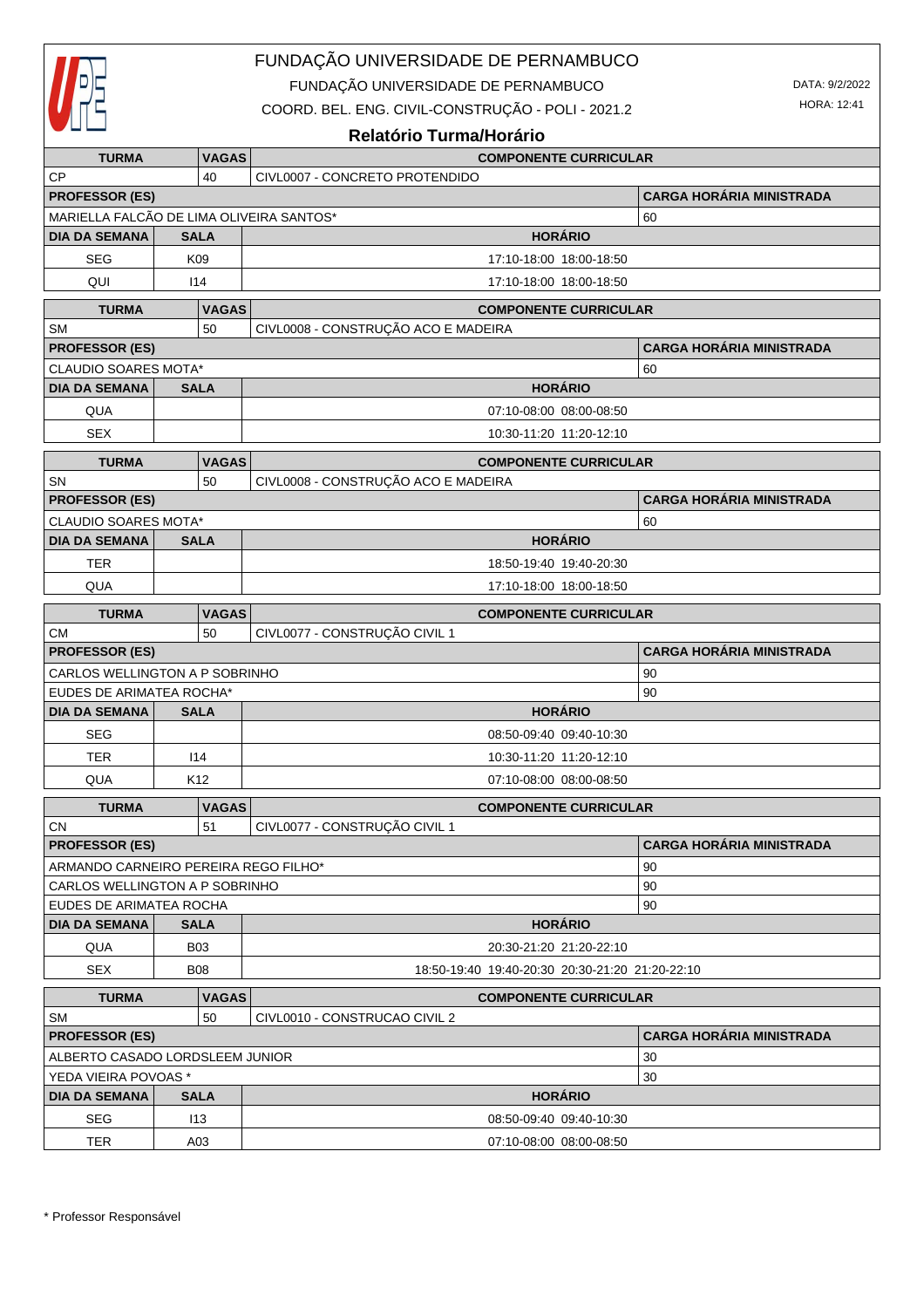

FUNDAÇÃO UNIVERSIDADE DE PERNAMBUCO

COORD. BEL. ENG. CIVIL-CONSTRUÇÃO - POLI - 2021.2

DATA: 9/2/2022 HORA: 12:41

| <b>TURMA</b>                                                 |                                 | <b>VAGAS</b>    | <b>COMPONENTE CURRICULAR</b>                           |                                 |  |
|--------------------------------------------------------------|---------------------------------|-----------------|--------------------------------------------------------|---------------------------------|--|
| XN                                                           |                                 | 50              | CIVL0010 - CONSTRUCAO CIVIL 2                          |                                 |  |
| <b>PROFESSOR (ES)</b>                                        |                                 |                 |                                                        | <b>CARGA HORÁRIA MINISTRADA</b> |  |
| ALBERTO CASADO LORDSLEEM JUNIOR                              |                                 |                 |                                                        | 30                              |  |
| ANGELO JUST DA COSTA E SILVA*                                |                                 |                 |                                                        | 30                              |  |
| <b>DIA DA SEMANA</b><br><b>SALA</b>                          |                                 |                 | <b>HORÁRIO</b>                                         |                                 |  |
| <b>SEG</b>                                                   | <b>B02</b>                      |                 | 18:50-19:40 19:40-20:30                                |                                 |  |
| <b>QUA</b>                                                   | K <sub>16</sub>                 |                 | 20:30-21:20 21:20-22:10                                |                                 |  |
| <b>TURMA</b>                                                 |                                 | <b>VAGAS</b>    | <b>COMPONENTE CURRICULAR</b>                           |                                 |  |
| MT                                                           |                                 | 30              | CIVL0118 - DCEXT TÓPICOS AVANÇADOS EM SUSTENTABILIDADE |                                 |  |
| <b>PROFESSOR (ES)</b>                                        |                                 |                 |                                                        | <b>CARGA HORÁRIA MINISTRADA</b> |  |
| EMILIA RAHNEMAY K.RABBANI*                                   |                                 |                 |                                                        | 60                              |  |
| <b>DIA DA SEMANA</b>                                         | <b>SALA</b>                     |                 | <b>HORÁRIO</b>                                         |                                 |  |
| <b>TER</b>                                                   | K10                             |                 | 13:50-14:40 14:40-15:30 15:30-16:20 16:20-17:10        |                                 |  |
| <b>TURMA</b>                                                 |                                 | <b>VAGAS</b>    | <b>COMPONENTE CURRICULAR</b>                           |                                 |  |
| AN                                                           |                                 | 50              | CIVL0116 - DESEMPENHO DAS EDIFICAÇÕES                  |                                 |  |
| <b>PROFESSOR (ES)</b>                                        |                                 |                 |                                                        | <b>CARGA HORÁRIA MINISTRADA</b> |  |
| ANGELO JUST DA COSTA E SILVA*                                |                                 |                 |                                                        | 60                              |  |
| <b>DIA DA SEMANA</b>                                         | <b>SALA</b>                     |                 | <b>HORÁRIO</b>                                         |                                 |  |
| QUA                                                          |                                 |                 | 17:10-18:00 18:00-18:50                                |                                 |  |
| <b>SEX</b>                                                   |                                 |                 | 17:10-18:00 18:00-18:50                                |                                 |  |
| <b>TURMA</b>                                                 |                                 | <b>VAGAS</b>    | <b>COMPONENTE CURRICULAR</b>                           |                                 |  |
| <b>PM</b>                                                    |                                 | 50              | CIVL0011 - DESENHO TECNICO                             |                                 |  |
| <b>PROFESSOR (ES)</b>                                        |                                 |                 |                                                        | <b>CARGA HORÁRIA MINISTRADA</b> |  |
| ARMANDO CARNEIRO PEREIRA REGO FILHO*                         |                                 |                 |                                                        | 60                              |  |
| <b>DIA DA SEMANA</b>                                         | <b>SALA</b>                     |                 | <b>HORÁRIO</b>                                         |                                 |  |
| <b>SEG</b>                                                   | 108 - SALA DE<br><b>DESENHO</b> |                 | 07:10-08:00 08:00-08:50                                |                                 |  |
| <b>TER</b>                                                   | 108 - SALA DE<br><b>DESENHO</b> |                 | 07:10-08:00 08:00-08:50                                |                                 |  |
|                                                              |                                 |                 |                                                        |                                 |  |
| TURMA                                                        |                                 | <b>VAGAS</b>    | <b>COMPONENTE CURRICULAR</b>                           |                                 |  |
| SN                                                           |                                 | 50              | CIVL0011 - DESENHO TECNICO                             | <b>CARGA HORARIA MINISTRADA</b> |  |
| <b>PROFESSOR (ES)</b>                                        |                                 |                 |                                                        |                                 |  |
| ARMANDO CARNEIRO PEREIRA REGO FILHO*<br><b>DIA DA SEMANA</b> | <b>SALA</b>                     |                 | <b>HORÁRIO</b>                                         | 60                              |  |
|                                                              |                                 |                 |                                                        |                                 |  |
| QUA                                                          | <b>B03</b>                      |                 | 18:50-19:40 19:40-20:30                                |                                 |  |
| QUI                                                          | <b>B03</b>                      |                 | 17:10-18:00 18:00-18:50                                |                                 |  |
| <b>TURMA</b>                                                 |                                 | <b>VAGAS</b>    | <b>COMPONENTE CURRICULAR</b>                           |                                 |  |
| EN                                                           |                                 | 50              | CIVL0013 - ENGENHARIA DE AVALIACAO                     |                                 |  |
| <b>PROFESSOR (ES)</b>                                        |                                 |                 |                                                        | <b>CARGA HORÁRIA MINISTRADA</b> |  |
| ELIANE MARIA GORGA LAGO*                                     |                                 |                 |                                                        | 60                              |  |
| <b>DIA DA SEMANA</b>                                         | <b>SALA</b>                     |                 | <b>HORÁRIO</b>                                         |                                 |  |
| <b>SEG</b>                                                   | DE.<br>SEGURANÇA                | K08-LABORATÓRIO | 20:30-21:20 21:20-22:10                                |                                 |  |
| QUA                                                          | <b>B08</b>                      |                 | 18:50-19:40 19:40-20:30                                |                                 |  |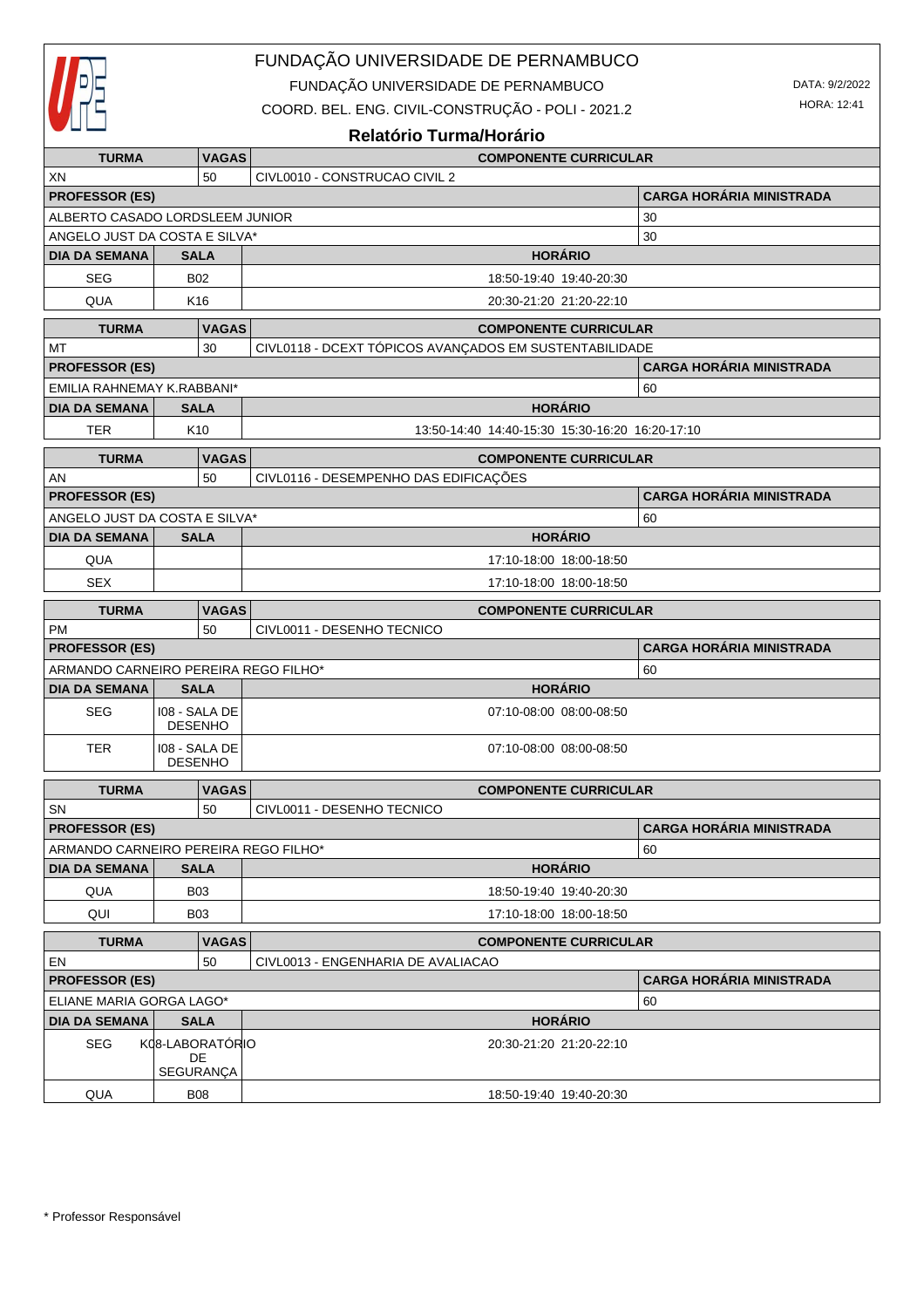

FUNDAÇÃO UNIVERSIDADE DE PERNAMBUCO

COORD. BEL. ENG. CIVIL-CONSTRUÇÃO - POLI - 2021.2

DATA: 9/2/2022 HORA: 12:41

### **Relatório Turma/Horário**

| <b>VAGAS</b><br><b>TURMA</b><br><b>COMPONENTE CURRICULAR</b>                |  |  |  |
|-----------------------------------------------------------------------------|--|--|--|
| SN<br>45<br>CIVL0058 - ENGENHARIA DE SEGURANÇA                              |  |  |  |
| <b>CARGA HORÁRIA MINISTRADA</b><br><b>PROFESSOR (ES)</b>                    |  |  |  |
| BIANCA MARIA VASCONCELOS VALERIO<br>60                                      |  |  |  |
| ELIANE MARIA GORGA LAGO<br>60                                               |  |  |  |
| 60<br>FELIPE MENDES DA CRUZ*                                                |  |  |  |
| <b>HORÁRIO</b><br><b>DIA DA SEMANA</b><br><b>SALA</b>                       |  |  |  |
| <b>TER</b><br>K08-LABORATÓRIO<br>18:50-19:40 19:40-20:30<br>DE<br>SEGURANÇA |  |  |  |
| K08-LABORATÓRIO<br>QUA<br>20:30-21:20 21:20-22:10<br>DE<br>SEGURANÇA        |  |  |  |
| <b>VAGAS</b><br><b>TURMA</b><br><b>COMPONENTE CURRICULAR</b>                |  |  |  |
| ZM<br>45<br>CIVL0058 - ENGENHARIA DE SEGURANÇA                              |  |  |  |
| <b>CARGA HORÁRIA MINISTRADA</b><br><b>PROFESSOR (ES)</b>                    |  |  |  |
| <b>BIANCA MARIA VASCONCELOS VALERIO</b><br>60                               |  |  |  |
| 60<br>ELIANE MARIA GORGA LAGO*                                              |  |  |  |
| FELIPE MENDES DA CRUZ<br>60                                                 |  |  |  |
| <b>HORÁRIO</b><br><b>DIA DA SEMANA</b><br><b>SALA</b>                       |  |  |  |
| K08-LABORATÓRIO<br><b>SEG</b><br>08:50-09:40 09:40-10:30<br>DE              |  |  |  |
| SEGURANÇA                                                                   |  |  |  |
| QUI<br>K08-LABORATÓRIO<br>08:50-09:40 09:40-10:30<br>DE                     |  |  |  |
| SEGURANÇA                                                                   |  |  |  |
| <b>TURMA</b><br><b>VAGAS</b><br><b>COMPONENTE CURRICULAR</b>                |  |  |  |
| 50<br>CIVL0016 - EQUIPAMENTOS DE CONSTRUÇÃO<br>EM                           |  |  |  |
| <b>CARGA HORÁRIA MINISTRADA</b><br><b>PROFESSOR (ES)</b>                    |  |  |  |
| ADOLPHO GUIDO DE ARAUJO<br>60                                               |  |  |  |
| CLARK VIRGINIO RAMOS GALVAO*<br>60                                          |  |  |  |
| <b>HORÁRIO</b><br><b>DIA DA SEMANA</b><br><b>SALA</b>                       |  |  |  |
| QUA<br>114<br>08:50-09:40 09:40-10:30                                       |  |  |  |
| QUI<br>08:50-09:40 09:40-10:30                                              |  |  |  |
| <b>VAGAS</b><br><b>TURMA</b><br><b>COMPONENTE CURRICULAR</b>                |  |  |  |
| ZN<br>50<br>CIVL0016 - EQUIPAMENTOS DE CONSTRUÇÃO                           |  |  |  |
| <b>CARGA HORÁRIA MINISTRADA</b><br><b>PROFESSOR (ES)</b>                    |  |  |  |
| ADOLPHO GUIDO DE ARAUJO<br>60                                               |  |  |  |
| CLARK VIRGINIO RAMOS GALVAO*<br>60                                          |  |  |  |
| <b>HORÁRIO</b><br><b>DIA DA SEMANA</b><br><b>SALA</b>                       |  |  |  |
| QUA<br><b>B09</b><br>17:10-18:00 18:00-18:50                                |  |  |  |
| QUI<br>K09<br>17:10-18:00 18:00-18:50                                       |  |  |  |
| <b>TURMA</b><br><b>VAGAS</b><br><b>COMPONENTE CURRICULAR</b>                |  |  |  |
| <b>MC</b><br>300<br>CIVL0018 - ESTAGIO SUPERVISIONADO                       |  |  |  |
| <b>CARGA HORÁRIA MINISTRADA</b><br><b>PROFESSOR (ES)</b>                    |  |  |  |
| FRANCISCO JOSE COSTA ARAUJO*<br>180                                         |  |  |  |
| <b>TURMA</b><br><b>VAGAS</b><br><b>COMPONENTE CURRICULAR</b>                |  |  |  |
| 50<br>QM<br>CIVL0019 - ESTRADAS 1                                           |  |  |  |
| <b>CARGA HORÁRIA MINISTRADA</b><br><b>PROFESSOR (ES)</b>                    |  |  |  |
| MARCIA REJANE OLIVEIRA BARROS CARVALHO MACEDO*<br>60                        |  |  |  |
| <b>HORÁRIO</b><br><b>DIA DA SEMANA</b><br><b>SALA</b>                       |  |  |  |
| QUI<br>K11<br>07:10-08:00 08:00-08:50 10:30-11:20 11:20-12:10               |  |  |  |

\* Professor Responsável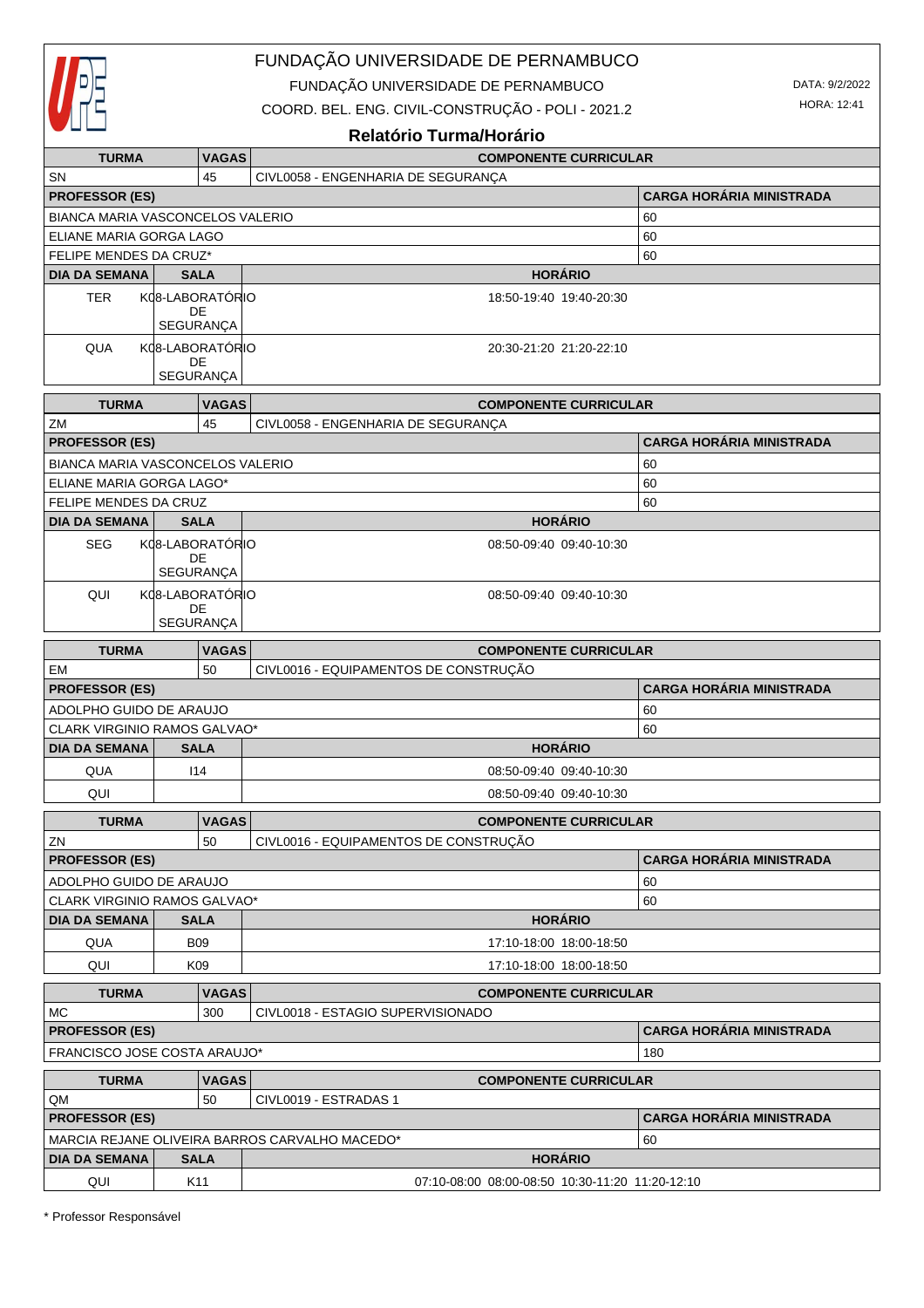

FUNDAÇÃO UNIVERSIDADE DE PERNAMBUCO

COORD. BEL. ENG. CIVIL-CONSTRUÇÃO - POLI - 2021.2

DATA: 9/2/2022 HORA: 12:41

| <b>TURMA</b>                                     | <b>VAGAS</b>                    |  | <b>COMPONENTE CURRICULAR</b>                         |                                 |  |
|--------------------------------------------------|---------------------------------|--|------------------------------------------------------|---------------------------------|--|
| XN                                               | 50                              |  | CIVL0019 - ESTRADAS 1                                |                                 |  |
| <b>PROFESSOR (ES)</b>                            |                                 |  |                                                      | <b>CARGA HORÁRIA MINISTRADA</b> |  |
|                                                  |                                 |  | MARCIA REJANE OLIVEIRA BARROS CARVALHO MACEDO*       | 60                              |  |
| <b>DIA DA SEMANA</b>                             | <b>SALA</b>                     |  | <b>HORÁRIO</b>                                       |                                 |  |
| <b>SEG</b>                                       | 108 - SALA DE<br><b>DESENHO</b> |  | 18:50-19:40 19:40-20:30 20:30-21:20 21:20-22:10      |                                 |  |
| <b>TURMA</b><br><b>VAGAS</b>                     |                                 |  | <b>COMPONENTE CURRICULAR</b>                         |                                 |  |
| <b>RM</b>                                        | 50                              |  | CIVL0020 - ESTRADAS 2                                |                                 |  |
| <b>PROFESSOR (ES)</b>                            |                                 |  |                                                      | <b>CARGA HORÁRIA MINISTRADA</b> |  |
|                                                  | JOSE ORLANDO VIEIRA FILHO*      |  |                                                      | 60                              |  |
| <b>DIA DA SEMANA</b>                             | <b>SALA</b>                     |  | <b>HORÁRIO</b>                                       |                                 |  |
| <b>SEG</b>                                       | K05                             |  | 10:30-11:20 11:20-12:10                              |                                 |  |
| QUI                                              | K03 -<br>GRADUAÇÃO/MESTRADO     |  | 10:30-11:20 11:20-12:10                              |                                 |  |
| <b>TURMA</b>                                     | <b>VAGAS</b>                    |  | <b>COMPONENTE CURRICULAR</b>                         |                                 |  |
| VN                                               | 50                              |  | CIVL0020 - ESTRADAS 2                                |                                 |  |
| <b>PROFESSOR (ES)</b>                            |                                 |  |                                                      | <b>CARGA HORÁRIA MINISTRADA</b> |  |
| JOSE ORLANDO VIEIRA FILHO*                       |                                 |  |                                                      | 60                              |  |
| <b>DIA DA SEMANA</b>                             | <b>SALA</b>                     |  | <b>HORÁRIO</b>                                       |                                 |  |
| <b>SEG</b>                                       | <b>B04</b>                      |  | 20:30-21:20 21:20-22:10                              |                                 |  |
| <b>TER</b>                                       | <b>B07</b>                      |  | 20:30-21:20 21:20-22:10                              |                                 |  |
| <b>TURMA</b>                                     | <b>VAGAS</b>                    |  | <b>COMPONENTE CURRICULAR</b>                         |                                 |  |
| QM                                               | 50                              |  | CIVL0023 - FUNDACOES                                 |                                 |  |
| <b>PROFESSOR (ES)</b>                            |                                 |  |                                                      | <b>CARGA HORÁRIA MINISTRADA</b> |  |
| JONAS DA SILVA BEZERRA*                          |                                 |  |                                                      | 60                              |  |
| <b>DIA DA SEMANA</b>                             | <b>SALA</b>                     |  | <b>HORÁRIO</b>                                       |                                 |  |
| <b>TER</b>                                       | K03 -<br>GRADUAÇÃO/MESTRADO     |  | 08:50-09:40 09:40-10:30                              |                                 |  |
| QUI                                              | K03 -                           |  |                                                      |                                 |  |
|                                                  | GRADUAÇÃO/MESTRADO              |  | 07:10-08:00 08:00-08:50                              |                                 |  |
|                                                  |                                 |  |                                                      |                                 |  |
| <b>TURMA</b>                                     | <b>VAGAS</b>                    |  | <b>COMPONENTE CURRICULAR</b><br>CIVL0023 - FUNDACOES |                                 |  |
| VN                                               | 50                              |  |                                                      | <b>CARGA HORARIA MINISTRADA</b> |  |
| <b>PROFESSOR (ES)</b>                            |                                 |  |                                                      |                                 |  |
| ALEXANDRE DUARTE GUSMAO*<br><b>DIA DA SEMANA</b> | <b>SALA</b>                     |  |                                                      | 60                              |  |
| SEG                                              | K03 -<br>GRADUAÇÃO/MESTRADO     |  | <b>HORÁRIO</b><br>17:10-18:00 18:00-18:50            |                                 |  |
| QUI                                              | K05                             |  | 18:50-19:40 19:40-20:30                              |                                 |  |
|                                                  |                                 |  |                                                      |                                 |  |
| <b>TURMA</b>                                     | <b>VAGAS</b>                    |  | <b>COMPONENTE CURRICULAR</b>                         |                                 |  |
| <b>CM</b>                                        | 50                              |  | GEOC0003 - FUNDAMENTOS DE GEOLOGIA                   |                                 |  |
| <b>PROFESSOR (ES)</b>                            |                                 |  |                                                      | <b>CARGA HORÁRIA MINISTRADA</b> |  |
| KALINNY PATRICIA VAZ LAFAYETTE*                  |                                 |  |                                                      | 60                              |  |
| <b>DIA DA SEMANA</b>                             | <b>SALA</b>                     |  | <b>HORÁRIO</b>                                       |                                 |  |
| TER<br>QUA                                       | <b>B04</b><br>K03 -             |  | 10:30-11:20 11:20-12:10<br>07:10-08:00 08:00-08:50   |                                 |  |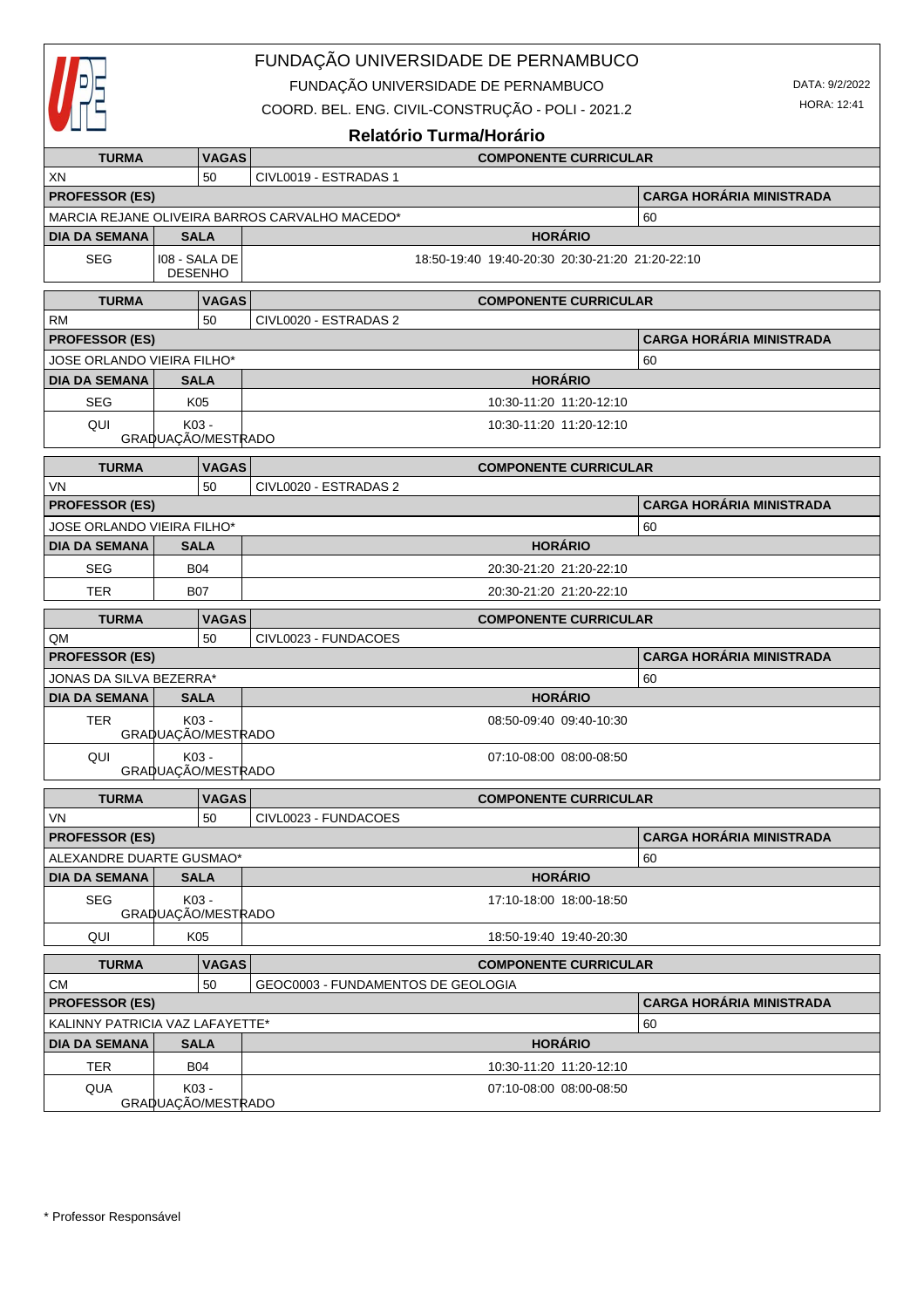

FUNDAÇÃO UNIVERSIDADE DE PERNAMBUCO

COORD. BEL. ENG. CIVIL-CONSTRUÇÃO - POLI - 2021.2

DATA: 9/2/2022 HORA: 12:41

| <b>TURMA</b>                    |                                 | <b>VAGAS</b>                | <b>COMPONENTE CURRICULAR</b>                                            |                                 |  |  |
|---------------------------------|---------------------------------|-----------------------------|-------------------------------------------------------------------------|---------------------------------|--|--|
| CN                              |                                 | 50                          | GEOC0003 - FUNDAMENTOS DE GEOLOGIA                                      |                                 |  |  |
| <b>PROFESSOR (ES)</b>           |                                 |                             |                                                                         | <b>CARGA HORÁRIA MINISTRADA</b> |  |  |
| KALINNY PATRICIA VAZ LAFAYETTE* |                                 |                             |                                                                         | 60                              |  |  |
| <b>DIA DA SEMANA</b>            |                                 | <b>SALA</b>                 | <b>HORÁRIO</b>                                                          |                                 |  |  |
| <b>SEG</b><br><b>B04</b>        |                                 |                             | 17:10-18:00 18:00-18:50                                                 |                                 |  |  |
| QUA<br><b>B02</b>               |                                 |                             | 17:10-18:00 18:00-18:50                                                 |                                 |  |  |
| <b>TURMA</b>                    | <b>VAGAS</b>                    |                             |                                                                         | <b>COMPONENTE CURRICULAR</b>    |  |  |
| JN                              | 40                              |                             | GEOC0004 - GEOTÉCNIA AMBIENTAL                                          |                                 |  |  |
|                                 | <b>PROFESSOR (ES)</b>           |                             |                                                                         | <b>CARGA HORÁRIA MINISTRADA</b> |  |  |
| JONAS DA SILVA BEZERRA*         |                                 |                             |                                                                         | 60                              |  |  |
| <b>DIA DA SEMANA</b>            |                                 | <b>SALA</b>                 | <b>HORÁRIO</b>                                                          |                                 |  |  |
| QUA                             |                                 |                             | 20:30-21:20 21:20-22:10                                                 |                                 |  |  |
| QUI                             |                                 |                             | 17:10-18:00 18:00-18:50                                                 |                                 |  |  |
| <b>TURMA</b>                    |                                 | <b>VAGAS</b>                | <b>COMPONENTE CURRICULAR</b>                                            |                                 |  |  |
| <b>CM</b>                       |                                 | 50                          | CIVL0078 - GESTÃO DA CONSTRUÇÃO CIVIL 1                                 |                                 |  |  |
| <b>PROFESSOR (ES)</b>           |                                 |                             |                                                                         | <b>CARGA HORÁRIA MINISTRADA</b> |  |  |
|                                 | ALBERTO CASADO LORDSLEEM JUNIOR |                             |                                                                         | 30                              |  |  |
|                                 | ANGELO JUST DA COSTA E SILVA*   |                             |                                                                         | 30                              |  |  |
| <b>DIA DA SEMANA</b>            | <b>SALA</b>                     |                             | <b>HORÁRIO</b>                                                          |                                 |  |  |
| QUA                             |                                 | 111                         | 10:30-11:20 11:20-12:10                                                 |                                 |  |  |
| QUI                             |                                 | A03                         | 07:10-08:00 08:00-08:50                                                 |                                 |  |  |
| <b>TURMA</b>                    |                                 | <b>VAGAS</b>                | <b>COMPONENTE CURRICULAR</b>                                            |                                 |  |  |
| GN                              |                                 | 50                          | CIVL0078 - GESTÃO DA CONSTRUÇÃO CIVIL 1                                 |                                 |  |  |
| <b>PROFESSOR (ES)</b>           |                                 |                             |                                                                         | <b>CARGA HORÁRIA MINISTRADA</b> |  |  |
| ALBERTO CASADO LORDSLEEM JUNIOR |                                 |                             |                                                                         | 30                              |  |  |
| ANGELO JUST DA COSTA E SILVA*   |                                 |                             | 30                                                                      |                                 |  |  |
| <b>DIA DA SEMANA</b>            |                                 | <b>SALA</b>                 | <b>HORÁRIO</b>                                                          |                                 |  |  |
| <b>SEG</b>                      |                                 | <b>B02</b>                  | 17:10-18:00 18:00-18:50                                                 |                                 |  |  |
| <b>TER</b>                      |                                 | K03 -<br>GRADUAÇÃO/MESTRADO | 17:10-18:00 18:00-18:50                                                 |                                 |  |  |
|                                 |                                 |                             |                                                                         |                                 |  |  |
| <b>TURMA</b><br>ΖM              |                                 | <b>VAGAS</b><br>50          | <b>COMPONENTE CURRICULAR</b><br>CIVL0080 - GESTÃO DA CONSTRUÇÃO CIVIL 2 |                                 |  |  |
| <b>PROFESSOR (ES)</b>           |                                 |                             |                                                                         | <b>CARGA HORÁRIA MINISTRADA</b> |  |  |
| ADOLPHO GUIDO DE ARAUJO*        |                                 |                             |                                                                         | 60                              |  |  |
| <b>DIA DA SEMANA</b>            |                                 | <b>SALA</b>                 | <b>HORÁRIO</b>                                                          |                                 |  |  |
| <b>SEG</b>                      |                                 | 110                         | 08:50-09:40 09:40-10:30 10:30-11:20 11:20-12:10                         |                                 |  |  |
| <b>TURMA</b>                    |                                 | <b>VAGAS</b>                | <b>COMPONENTE CURRICULAR</b>                                            |                                 |  |  |
| ZN                              |                                 | 50                          | CIVL0080 - GESTÃO DA CONSTRUÇÃO CIVIL 2                                 |                                 |  |  |
| <b>PROFESSOR (ES)</b>           |                                 |                             |                                                                         | <b>CARGA HORÁRIA MINISTRADA</b> |  |  |
| ADOLPHO GUIDO DE ARAUJO         |                                 |                             |                                                                         | 60                              |  |  |
| EDUARDO JOSE MELO LINS*         |                                 |                             |                                                                         | 60                              |  |  |
| <b>DIA DA SEMANA</b>            |                                 | <b>SALA</b>                 | <b>HORÁRIO</b>                                                          |                                 |  |  |
| SEG                             |                                 | <b>B03</b>                  | 18:50-19:40 19:40-20:30 20:30-21:20 21:20-22:10                         |                                 |  |  |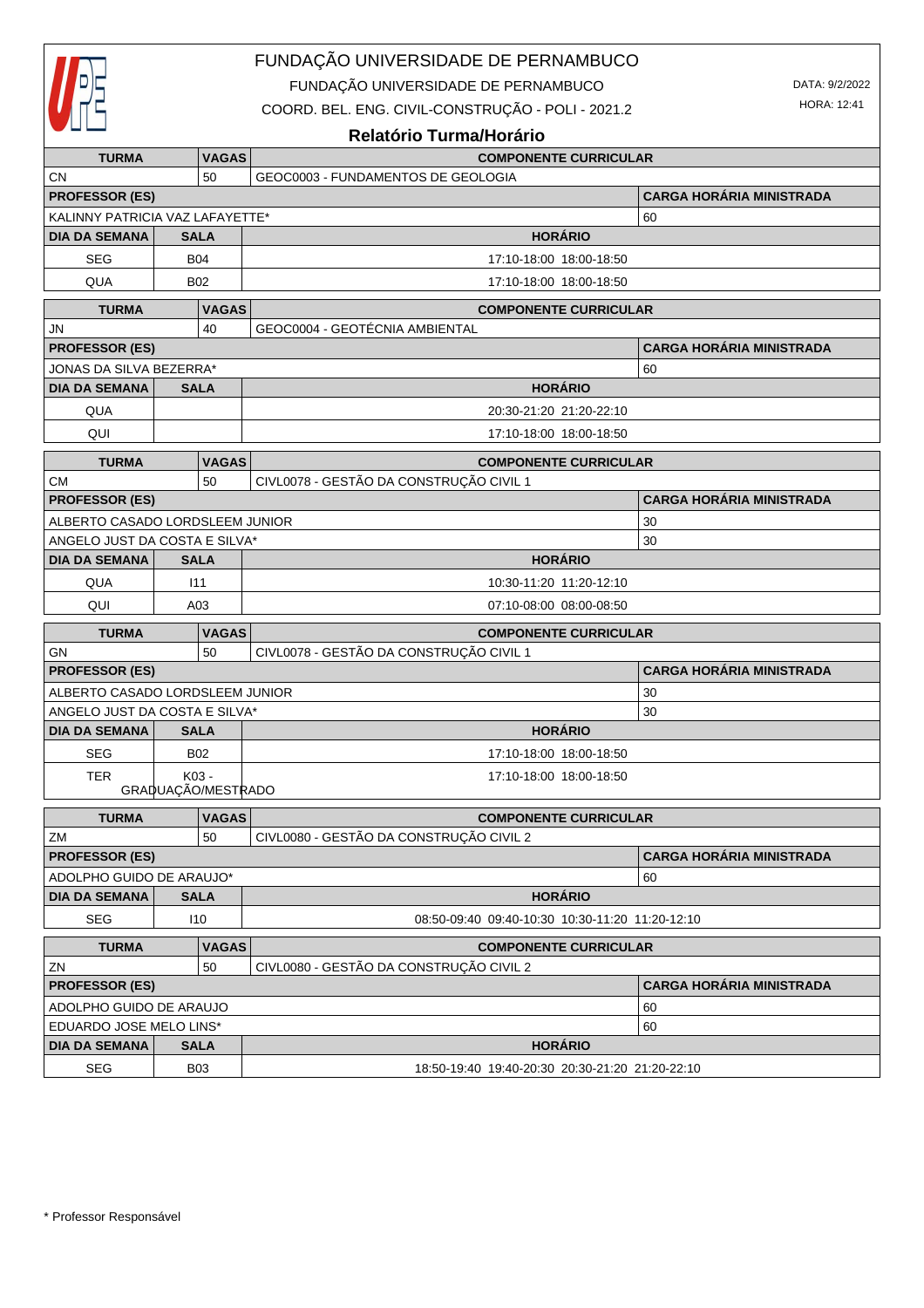

FUNDAÇÃO UNIVERSIDADE DE PERNAMBUCO

COORD. BEL. ENG. CIVIL-CONSTRUÇÃO - POLI - 2021.2

DATA: 9/2/2022 HORA: 12:41

| <b>TURMA</b>                            | <b>VAGAS</b>                      |              | <b>COMPONENTE CURRICULAR</b>           |                                 |  |  |
|-----------------------------------------|-----------------------------------|--------------|----------------------------------------|---------------------------------|--|--|
| <b>GM</b>                               |                                   | 50           | CIVL0073 - GESTÃO E CONTROLE AMBIENTAL |                                 |  |  |
| <b>PROFESSOR (ES)</b>                   |                                   |              |                                        | <b>CARGA HORÁRIA MINISTRADA</b> |  |  |
| ELIZABETE CARNEIRO BATISTA BRAGA*       |                                   |              |                                        | 60                              |  |  |
| <b>DIA DA SEMANA</b>                    | <b>SALA</b>                       |              | <b>HORÁRIO</b>                         |                                 |  |  |
| QUI                                     | <b>B04</b>                        |              | 10:30-11:20 11:20-12:10                |                                 |  |  |
| <b>SEX</b>                              | 115                               |              | 10:30-11:20 11:20-12:10                |                                 |  |  |
| <b>TURMA</b>                            | <b>VAGAS</b>                      |              |                                        | <b>COMPONENTE CURRICULAR</b>    |  |  |
| GN                                      |                                   | 50           | CIVL0073 - GESTÃO E CONTROLE AMBIENTAL |                                 |  |  |
| <b>PROFESSOR (ES)</b>                   |                                   |              |                                        | <b>CARGA HORÁRIA MINISTRADA</b> |  |  |
|                                         | ELIZABETE CARNEIRO BATISTA BRAGA* |              |                                        | 60                              |  |  |
| <b>DIA DA SEMANA</b>                    | <b>SALA</b>                       |              | <b>HORÁRIO</b>                         |                                 |  |  |
| QUA                                     | <b>B03</b>                        |              | 17:10-18:00 18:00-18:50                |                                 |  |  |
| QUI                                     | <b>B03</b>                        |              | 20:30-21:20 21:20-22:10                |                                 |  |  |
| <b>TURMA</b>                            |                                   | <b>VAGAS</b> | <b>COMPONENTE CURRICULAR</b>           |                                 |  |  |
| 5N                                      |                                   | 50           | CIVL0075 - HIDRAULICA                  |                                 |  |  |
| <b>PROFESSOR (ES)</b>                   |                                   |              |                                        | <b>CARGA HORÁRIA MINISTRADA</b> |  |  |
| JAIME JOAQUIM DA SILVA PEREIRA CABRAL * |                                   |              |                                        | 90                              |  |  |
| <b>DIA DA SEMANA</b>                    | <b>SALA</b>                       |              | <b>HORÁRIO</b>                         |                                 |  |  |
| <b>SEG</b>                              | <b>B07</b>                        |              | 20:30-21:20 21:20-22:10                |                                 |  |  |
| TER                                     | <b>B01</b>                        |              | 17:10-18:00 18:00-18:50                |                                 |  |  |
| <b>SEX</b>                              | K09                               |              | 18:50-19:40 19:40-20:30                |                                 |  |  |
|                                         |                                   |              |                                        | <b>COMPONENTE CURRICULAR</b>    |  |  |
| <b>TURMA</b>                            |                                   | <b>VAGAS</b> |                                        |                                 |  |  |
| <b>RM</b>                               |                                   | 50           | CIVL0075 - HIDRAULICA                  |                                 |  |  |
| <b>PROFESSOR (ES)</b>                   |                                   |              |                                        | <b>CARGA HORÁRIA MINISTRADA</b> |  |  |
| JAIME JOAQUIM DA SILVA PEREIRA CABRAL * |                                   |              |                                        | 90                              |  |  |
| <b>DIA DA SEMANA</b>                    | <b>SALA</b>                       |              | <b>HORÁRIO</b>                         |                                 |  |  |
| <b>SEG</b>                              | K11                               |              | 08:50-09:40 09:40-10:30                |                                 |  |  |
| QUA                                     | <b>B08</b>                        |              | 10:30-11:20 11:20-12:10                |                                 |  |  |
| <b>SEX</b>                              | <b>B09</b>                        |              | 10:30-11:20 11:20-12:10                |                                 |  |  |
| <b>TURMA</b>                            |                                   | <b>VAGAS</b> | <b>COMPONENTE CURRICULAR</b>           |                                 |  |  |
| SN                                      |                                   | 50           | CIVL0026 - HIDROLOGIA APLICADA         |                                 |  |  |
| <b>PROFESSOR (ES)</b>                   |                                   |              |                                        | <b>CARGA HORÁRIA MINISTRADA</b> |  |  |
| ANNA ELIS PAZ SOARES*                   |                                   |              |                                        | 60                              |  |  |
| <b>DIA DA SEMANA</b>                    | <b>SALA</b>                       |              | <b>HORÁRIO</b>                         |                                 |  |  |
| QUI                                     | <b>B08</b>                        |              | 17:10-18:00 18:00-18:50                |                                 |  |  |
| <b>SEX</b>                              | <b>B07</b>                        |              | 17:10-18:00 18:00-18:50                |                                 |  |  |
| <b>TURMA</b>                            |                                   | <b>VAGAS</b> | <b>COMPONENTE CURRICULAR</b>           |                                 |  |  |
| ZM                                      |                                   | 50           | CIVL0026 - HIDROLOGIA APLICADA         |                                 |  |  |
| <b>PROFESSOR (ES)</b>                   |                                   |              |                                        | <b>CARGA HORÁRIA MINISTRADA</b> |  |  |
| ANNA ELIS PAZ SOARES*                   |                                   |              |                                        | 60                              |  |  |
| <b>DIA DA SEMANA</b>                    | <b>SALA</b>                       |              | <b>HORÁRIO</b>                         |                                 |  |  |
| QUI                                     |                                   |              | 10:30-11:20 11:20-12:10                |                                 |  |  |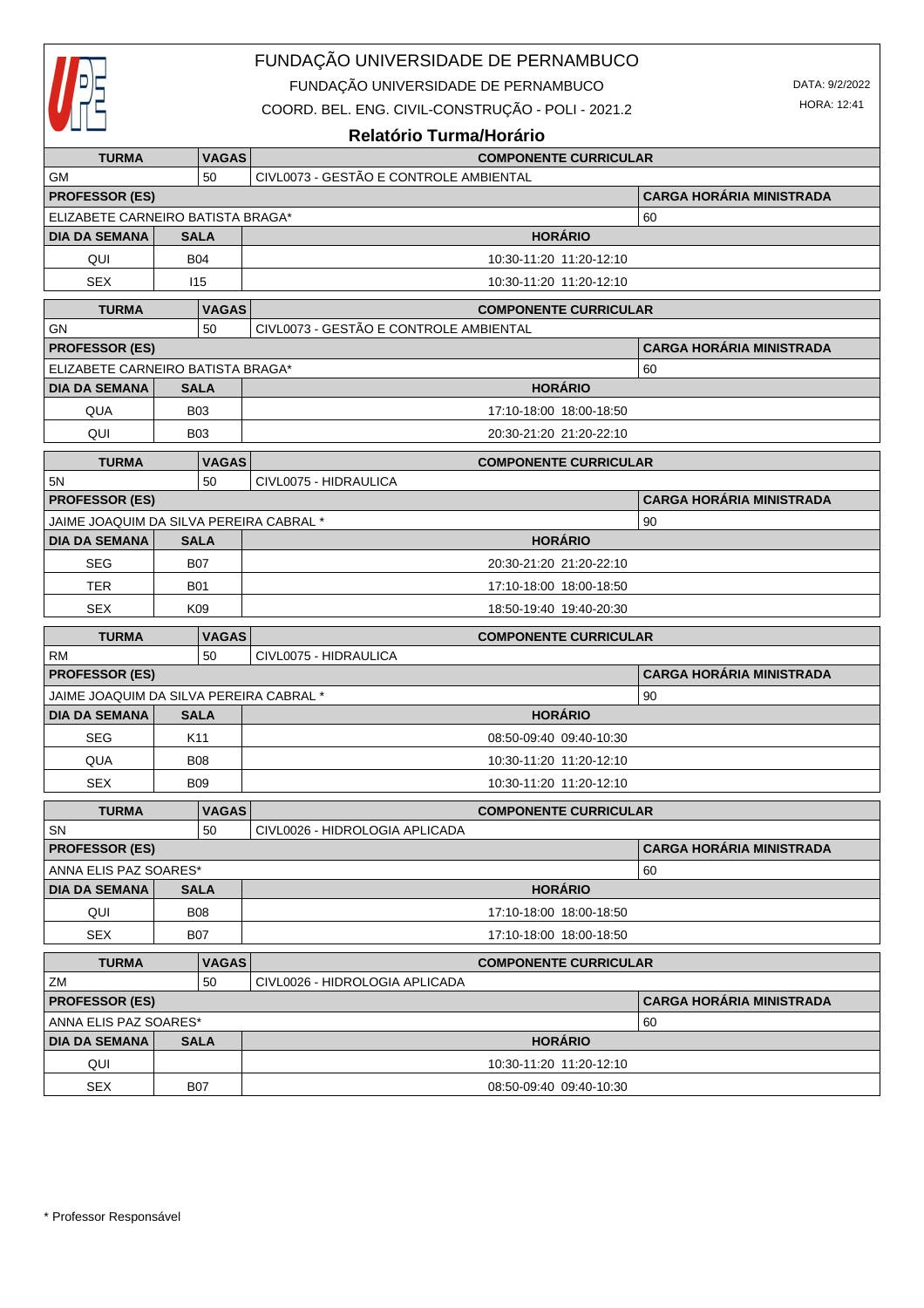

FUNDAÇÃO UNIVERSIDADE DE PERNAMBUCO

COORD. BEL. ENG. CIVIL-CONSTRUÇÃO - POLI - 2021.2

DATA: 9/2/2022 HORA: 12:41

| <b>TURMA</b>                  |                       | <b>VAGAS</b> | <b>COMPONENTE CURRICULAR</b>         |                                 |  |
|-------------------------------|-----------------------|--------------|--------------------------------------|---------------------------------|--|
| IM                            |                       | 50           | CIVL0028 - INSTALACOES PREDIAIS      |                                 |  |
| <b>PROFESSOR (ES)</b>         |                       |              |                                      | <b>CARGA HORÁRIA MINISTRADA</b> |  |
| JOSILDO FERNANDES DA SILVA    |                       |              |                                      | 60                              |  |
| MARGARIDA REGUEIRA DA COSTA * |                       |              |                                      | 60                              |  |
| <b>DIA DA SEMANA</b>          | <b>SALA</b>           |              | <b>HORÁRIO</b>                       |                                 |  |
| TER                           |                       |              | 08:50-09:40 09:40-10:30              |                                 |  |
| QUI                           | 113                   |              | 07:10-08:00 08:00-08:50              |                                 |  |
| <b>TURMA</b>                  |                       | <b>VAGAS</b> | <b>COMPONENTE CURRICULAR</b>         |                                 |  |
| XN                            |                       | 50           | CIVL0028 - INSTALACOES PREDIAIS      |                                 |  |
| <b>PROFESSOR (ES)</b>         |                       |              |                                      | <b>CARGA HORÁRIA MINISTRADA</b> |  |
| JOSILDO FERNANDES DA SILVA    |                       |              |                                      | 60                              |  |
| MARGARIDA REGUEIRA DA COSTA * |                       |              |                                      | 60                              |  |
| <b>DIA DA SEMANA</b>          | <b>SALA</b>           |              | <b>HORÁRIO</b>                       |                                 |  |
| QUA                           | <b>B08</b>            |              | 20:30-21:20 21:20-22:10              |                                 |  |
| QUI                           | <b>B08</b>            |              | 18:50-19:40 19:40-20:30              |                                 |  |
| <b>TURMA</b>                  |                       | <b>VAGAS</b> | <b>COMPONENTE CURRICULAR</b>         |                                 |  |
| J1 SUBTURMA DE: SN            |                       | 25           | CIVL0030 - MATERIAIS DE CONSTRUCAO 1 |                                 |  |
| <b>PROFESSOR (ES)</b>         |                       |              |                                      | <b>CARGA HORÁRIA MINISTRADA</b> |  |
| EUDES DE ARIMATEA ROCHA*      |                       |              |                                      | 30                              |  |
| <b>DIA DA SEMANA</b>          | <b>SALA</b>           |              | <b>HORÁRIO</b>                       |                                 |  |
| <b>SEG</b>                    | F04-LABORATÓRIO       |              | 18:50-19:40 19:40-20:30              |                                 |  |
|                               | DE.                   |              |                                      |                                 |  |
|                               | <b>MATERIAIS-LMC</b>  |              |                                      |                                 |  |
| <b>TURMA</b>                  |                       |              |                                      |                                 |  |
|                               |                       | <b>VAGAS</b> | <b>COMPONENTE CURRICULAR</b>         |                                 |  |
| J2 SUBTURMA DE: SN            |                       | 25           | CIVL0030 - MATERIAIS DE CONSTRUCAO 1 |                                 |  |
| <b>PROFESSOR (ES)</b>         |                       |              |                                      | <b>CARGA HORÁRIA MINISTRADA</b> |  |
| EUDES DE ARIMATEA ROCHA*      |                       |              |                                      | 30                              |  |
| <b>DIA DA SEMANA</b>          | <b>SALA</b>           |              | <b>HORÁRIO</b>                       |                                 |  |
| QUA                           | F04-LABORATÓRIO       |              | 20:30-21:20 21:20-22:10              |                                 |  |
|                               | DE                    |              |                                      |                                 |  |
|                               | <b>MATERIAIS-LMC</b>  |              |                                      |                                 |  |
| <b>TURMA</b>                  |                       | <b>VAGAS</b> | <b>COMPONENTE CURRICULAR</b>         |                                 |  |
| Q1 SUBTURMA DE: QM            |                       | 25           | CIVL0030 - MATERIAIS DE CONSTRUCAO 1 |                                 |  |
| <b>PROFESSOR (ES)</b>         |                       |              |                                      | <b>CARGA HORÁRIA MINISTRADA</b> |  |
| YEDA VIEIRA POVOAS*           |                       |              |                                      | 30                              |  |
| <b>DIA DA SEMANA</b>          | <b>SALA</b>           |              | <b>HORÁRIO</b>                       |                                 |  |
| <b>TER</b>                    | F04-LABORATÓRIO<br>DE |              | 08:50-09:40 09:40-10:30              |                                 |  |
|                               | <b>MATERIAIS-LMC</b>  |              |                                      |                                 |  |
| <b>TURMA</b>                  |                       | <b>VAGAS</b> | <b>COMPONENTE CURRICULAR</b>         |                                 |  |
| Q2 SUBTURMA DE: QM            |                       | 25           | CIVL0030 - MATERIAIS DE CONSTRUCAO 1 |                                 |  |
| <b>PROFESSOR (ES)</b>         |                       |              |                                      | <b>CARGA HORÁRIA MINISTRADA</b> |  |
| YEDA VIEIRA POVOAS*           |                       |              |                                      | 30                              |  |
| <b>DIA DA SEMANA</b>          | <b>SALA</b>           |              | <b>HORÁRIO</b>                       |                                 |  |
| SEG                           | F04-LABORATÓRIO       |              | 10:30-11:20 11:20-12:10              |                                 |  |
|                               | DE.<br>MATERIAIS-LMC  |              |                                      |                                 |  |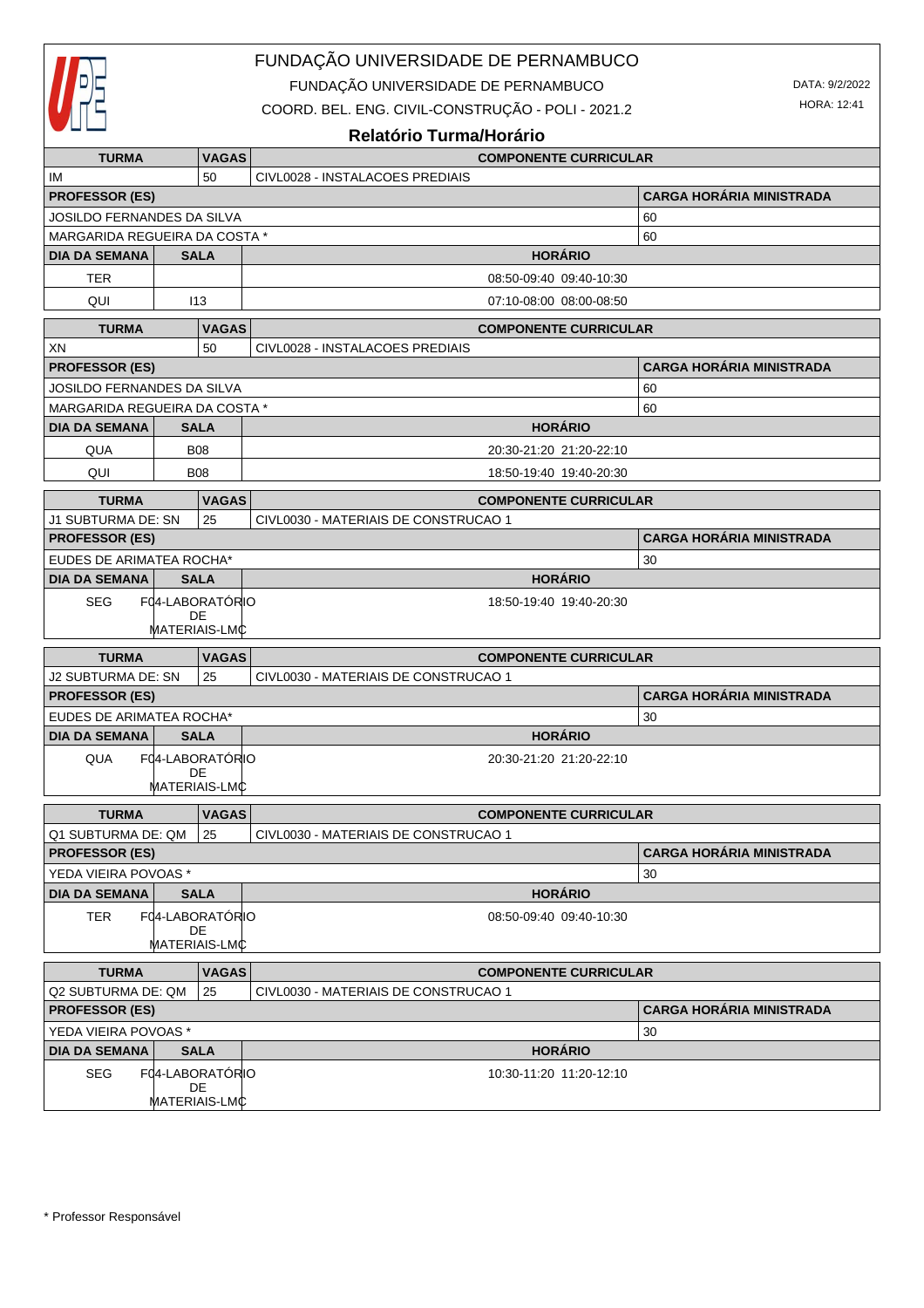

FUNDAÇÃO UNIVERSIDADE DE PERNAMBUCO

COORD. BEL. ENG. CIVIL-CONSTRUÇÃO - POLI - 2021.2

DATA: 9/2/2022 HORA: 12:41

| <b>TURMA</b>                           | <b>VAGAS</b>                               |              | <b>COMPONENTE CURRICULAR</b>         |                                 |  |
|----------------------------------------|--------------------------------------------|--------------|--------------------------------------|---------------------------------|--|
| $\mathsf{QM}$                          | 50<br>CIVL0030 - MATERIAIS DE CONSTRUCAO 1 |              |                                      |                                 |  |
| <b>PROFESSOR (ES)</b>                  |                                            |              |                                      | <b>CARGA HORÁRIA MINISTRADA</b> |  |
| ELIANA CRISTINA BARRETO MONTEIRO*      |                                            |              |                                      | 45                              |  |
| <b>DIA DA SEMANA</b>                   | <b>SALA</b>                                |              | <b>HORÁRIO</b>                       |                                 |  |
| QUI                                    | 109                                        |              | 07:10-08:00 08:00-08:50 08:50-09:40  |                                 |  |
| <b>TURMA</b>                           |                                            | <b>VAGAS</b> | <b>COMPONENTE CURRICULAR</b>         |                                 |  |
| 50<br><b>SN</b>                        |                                            |              | CIVL0030 - MATERIAIS DE CONSTRUCAO 1 |                                 |  |
|                                        | <b>PROFESSOR (ES)</b>                      |              |                                      | <b>CARGA HORÁRIA MINISTRADA</b> |  |
|                                        | EUDES DE ARIMATEA ROCHA*                   |              |                                      | 45                              |  |
| <b>DIA DA SEMANA</b>                   | <b>SALA</b>                                |              | <b>HORÁRIO</b>                       |                                 |  |
| QUI                                    | K <sub>12</sub>                            |              | 18:50-19:40 19:40-20:30 20:30-21:20  |                                 |  |
| <b>TURMA</b>                           |                                            | <b>VAGAS</b> | <b>COMPONENTE CURRICULAR</b>         |                                 |  |
| QM                                     |                                            | 50           | CIVL0031 - MATERIAIS DE CONSTRUCAO 2 |                                 |  |
| <b>PROFESSOR (ES)</b>                  |                                            |              |                                      | <b>CARGA HORÁRIA MINISTRADA</b> |  |
| ELIANA CRISTINA BARRETO MONTEIRO*      |                                            |              |                                      | 60                              |  |
| YEDA VIEIRA POVOAS                     |                                            |              |                                      | 60                              |  |
| <b>DIA DA SEMANA</b>                   | <b>SALA</b>                                |              | <b>HORÁRIO</b>                       |                                 |  |
| <b>QUA</b>                             | F04-LABORATÓRIO                            |              | 08:50-09:40 09:40-10:30              |                                 |  |
|                                        | DE                                         |              |                                      |                                 |  |
|                                        | <b>MATERIAIS-LMC</b>                       |              |                                      |                                 |  |
|                                        | QUI<br><b>B03</b>                          |              | 12:10-13:00 13:00-13:50              |                                 |  |
|                                        |                                            |              |                                      |                                 |  |
| <b>TURMA</b>                           |                                            | <b>VAGAS</b> | <b>COMPONENTE CURRICULAR</b>         |                                 |  |
| <b>SN</b>                              |                                            | 50           | CIVL0031 - MATERIAIS DE CONSTRUCAO 2 |                                 |  |
| <b>PROFESSOR (ES)</b>                  |                                            |              |                                      | <b>CARGA HORÁRIA MINISTRADA</b> |  |
| EDUARDO JOSE MELO LINS*                |                                            |              |                                      | 60                              |  |
| <b>DIA DA SEMANA</b>                   | <b>SALA</b>                                |              | <b>HORÁRIO</b>                       |                                 |  |
| <b>SEG</b>                             | <b>B02</b>                                 |              | 20:30-21:20 21:20-22:10              |                                 |  |
| QUA                                    | <b>B02</b>                                 |              | 20:30-21:20 21:20-22:10              |                                 |  |
| <b>TURMA</b>                           |                                            | <b>VAGAS</b> | <b>COMPONENTE CURRICULAR</b>         |                                 |  |
| QI SUBTURMA DE: QM                     |                                            | 25           | CIVL0032 - MECANICA DOS SOLOS 1      |                                 |  |
| <b>PROFESSOR (ES)</b>                  |                                            |              |                                      | <b>CARGA HORÁRIA MINISTRADA</b> |  |
| ANDREA BATISTA DE FARIAS DIAS          |                                            |              |                                      | 30                              |  |
| MARIA DA CONCEICAO JUSTINO DE ANDRADE* |                                            |              |                                      | 30                              |  |
| <b>DIA DA SEMANA</b>                   | <b>SALA</b>                                |              | <b>HORÁRIO</b>                       |                                 |  |
| TER                                    | G01-LMS                                    |              | 07:10-08:00 08:00-08:50              |                                 |  |
| <b>TURMA</b>                           |                                            | <b>VAGAS</b> | <b>COMPONENTE CURRICULAR</b>         |                                 |  |
| QL SUBTURMA DE: QM                     |                                            | 25           | CIVL0032 - MECANICA DOS SOLOS 1      |                                 |  |
| <b>PROFESSOR (ES)</b>                  |                                            |              |                                      | <b>CARGA HORÁRIA MINISTRADA</b> |  |
| JONAS DA SILVA BEZERRA                 |                                            |              |                                      | 30                              |  |
| MARIA DA CONCEICAO JUSTINO DE ANDRADE* |                                            |              |                                      | 30                              |  |
| <b>DIA DA SEMANA</b>                   | <b>SALA</b>                                |              | <b>HORÁRIO</b>                       |                                 |  |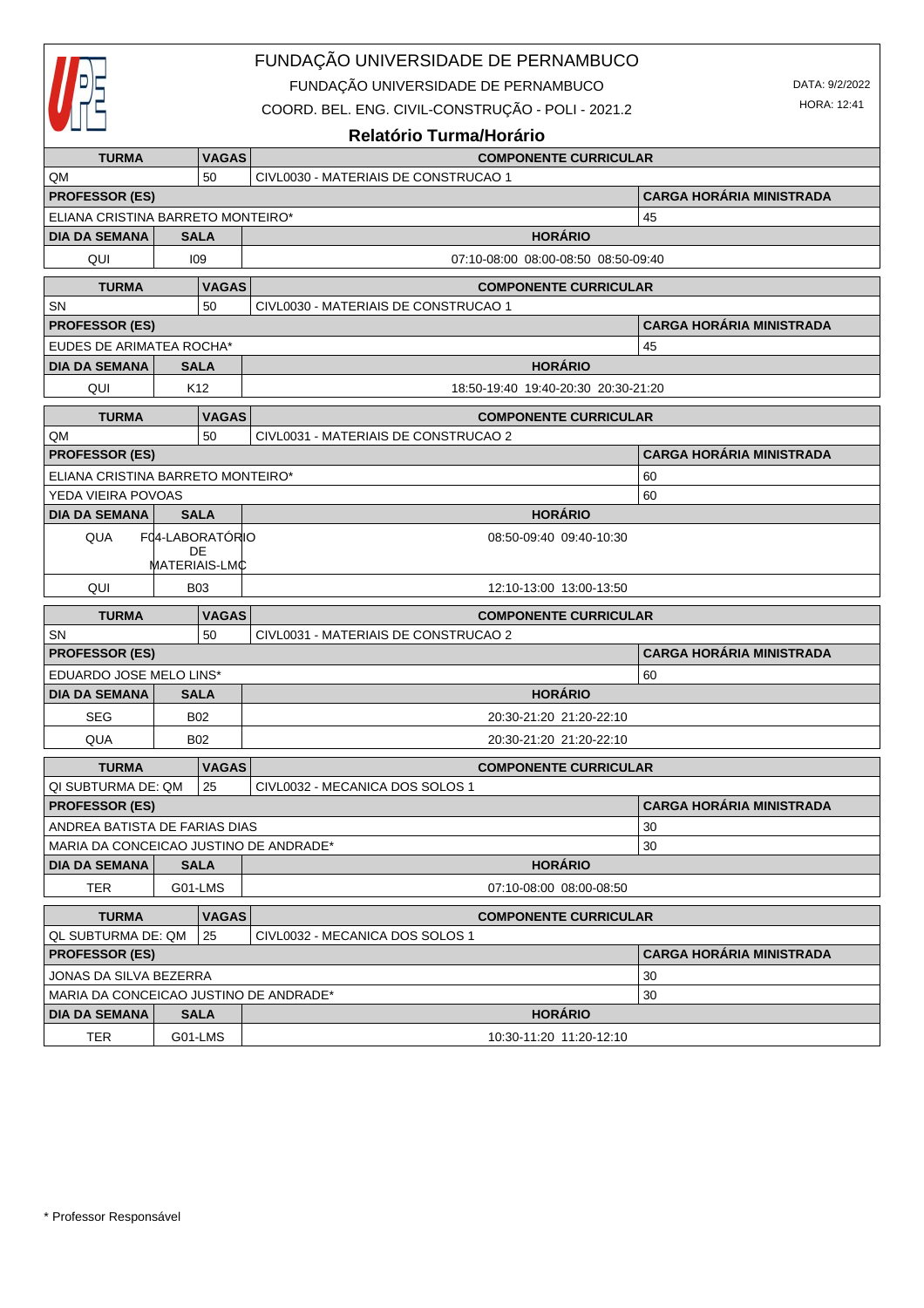

FUNDAÇÃO UNIVERSIDADE DE PERNAMBUCO

COORD. BEL. ENG. CIVIL-CONSTRUÇÃO - POLI - 2021.2

DATA: 9/2/2022 HORA: 12:41

| <b>TURMA</b>                              | <b>VAGAS</b><br><b>COMPONENTE CURRICULAR</b> |              |                                                 |                                 |  |
|-------------------------------------------|----------------------------------------------|--------------|-------------------------------------------------|---------------------------------|--|
| QM                                        |                                              | 50           | CIVL0032 - MECANICA DOS SOLOS 1                 |                                 |  |
| <b>PROFESSOR (ES)</b>                     |                                              |              |                                                 | <b>CARGA HORÁRIA MINISTRADA</b> |  |
| ANDREA BATISTA DE FARIAS DIAS*            |                                              |              |                                                 | 30                              |  |
| JONAS DA SILVA BEZERRA                    |                                              |              |                                                 | 60                              |  |
| <b>DIA DA SEMANA</b><br><b>SALA</b>       |                                              |              | <b>HORÁRIO</b>                                  |                                 |  |
| K03 -<br><b>SEG</b><br>GRADUAÇÃO/MESTRADO |                                              |              | 07:10-08:00 08:00-08:50 08:50-09:40 09:40-10:30 |                                 |  |
| <b>TURMA</b>                              | <b>VAGAS</b>                                 |              | <b>COMPONENTE CURRICULAR</b>                    |                                 |  |
| X2 SUBTURMA DE: XN                        |                                              | 20           | CIVL0032 - MECANICA DOS SOLOS 1                 |                                 |  |
| <b>PROFESSOR (ES)</b>                     |                                              |              |                                                 | <b>CARGA HORÁRIA MINISTRADA</b> |  |
| ANDREA BATISTA DE FARIAS DIAS*            |                                              |              |                                                 | 30                              |  |
| JONAS DA SILVA BEZERRA                    |                                              |              |                                                 | 30                              |  |
| <b>DIA DA SEMANA</b>                      |                                              | <b>SALA</b>  | <b>HORÁRIO</b>                                  |                                 |  |
| QUI                                       |                                              | G01-LMS      | 15:30-16:20 16:20-17:10                         |                                 |  |
| <b>TURMA</b>                              |                                              | <b>VAGAS</b> | <b>COMPONENTE CURRICULAR</b>                    |                                 |  |
| X3 SUBTURMA DE: XN                        |                                              | 20           | CIVL0032 - MECANICA DOS SOLOS 1                 |                                 |  |
| <b>PROFESSOR (ES)</b>                     |                                              |              |                                                 | <b>CARGA HORÁRIA MINISTRADA</b> |  |
| JONAS DA SILVA BEZERRA                    |                                              |              |                                                 | 30                              |  |
| MARIA DA CONCEICAO JUSTINO DE ANDRADE*    |                                              |              |                                                 | 30                              |  |
| <b>DIA DA SEMANA</b>                      | <b>SALA</b>                                  |              | <b>HORÁRIO</b>                                  |                                 |  |
| <b>SEG</b>                                |                                              | G01-LMS      | 15:30-16:20 16:20-17:10                         |                                 |  |
|                                           |                                              |              | <b>COMPONENTE CURRICULAR</b>                    |                                 |  |
| <b>TURMA</b>                              |                                              | <b>VAGAS</b> |                                                 |                                 |  |
| X4 SUBTURMA DE: XN                        |                                              | 20           | CIVL0032 - MECANICA DOS SOLOS 1                 |                                 |  |
| <b>PROFESSOR (ES)</b>                     |                                              |              |                                                 | <b>CARGA HORÁRIA MINISTRADA</b> |  |
| MARIA DA CONCEICAO JUSTINO DE ANDRADE     |                                              |              |                                                 | 30                              |  |
| STELA FUCALE SUKAR*                       |                                              |              |                                                 | 30                              |  |
| <b>DIA DA SEMANA</b>                      |                                              | <b>SALA</b>  | <b>HORÁRIO</b>                                  |                                 |  |
| <b>TER</b>                                |                                              | G01-LMS      | 18:50-19:40 19:40-20:30                         |                                 |  |
| <b>TURMA</b>                              |                                              | <b>VAGAS</b> | <b>COMPONENTE CURRICULAR</b>                    |                                 |  |
| XN                                        |                                              | 60           | CIVL0032 - MECANICA DOS SOLOS 1                 |                                 |  |
| <b>PROFESSOR (ES)</b>                     |                                              |              |                                                 | <b>CARGA HORÁRIA MINISTRADA</b> |  |
| ANDREA BATISTA DE FARIAS DIAS*            |                                              |              |                                                 | 30                              |  |
| JONAS DA SILVA BEZERRA                    |                                              |              |                                                 | 60                              |  |
| <b>DIA DA SEMANA</b>                      |                                              | <b>SALA</b>  | <b>HORÁRIO</b>                                  |                                 |  |
| <b>SEG</b>                                |                                              | <b>B07</b>   | 18:50-19:40 19:40-20:30                         |                                 |  |
| TER                                       |                                              | <b>B03</b>   | 17:10-18:00 18:00-18:50                         |                                 |  |
| <b>TURMA</b>                              |                                              | <b>VAGAS</b> | <b>COMPONENTE CURRICULAR</b>                    |                                 |  |
| QM                                        |                                              | 50           | CIVL0033 - MECANICA DOS SOLOS 2                 |                                 |  |
| <b>PROFESSOR (ES)</b>                     |                                              |              |                                                 | <b>CARGA HORÁRIA MINISTRADA</b> |  |
| STELA FUCALE SUKAR*                       |                                              |              |                                                 | 60                              |  |
| <b>DIA DA SEMANA</b>                      |                                              | <b>SALA</b>  | <b>HORÁRIO</b>                                  |                                 |  |
| SEG                                       |                                              | <b>B08</b>   | 07:10-08:00 08:00-08:50                         |                                 |  |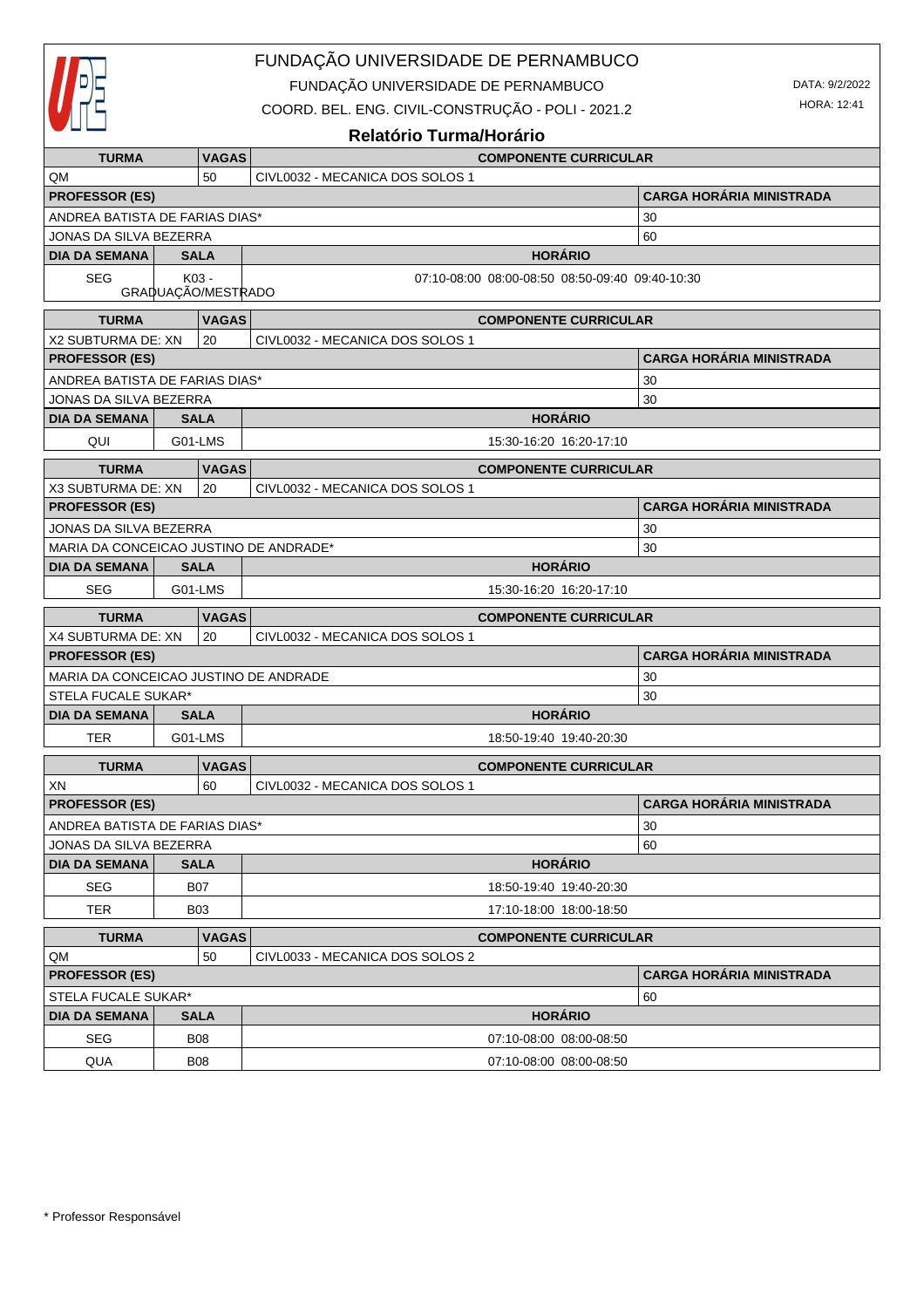

FUNDAÇÃO UNIVERSIDADE DE PERNAMBUCO

COORD. BEL. ENG. CIVIL-CONSTRUÇÃO - POLI - 2021.2

DATA: 9/2/2022 HORA: 12:41

| <b>TURMA</b>                        |                 | <b>VAGAS</b>       | <b>COMPONENTE CURRICULAR</b>         |                                 |  |
|-------------------------------------|-----------------|--------------------|--------------------------------------|---------------------------------|--|
| <b>SN</b>                           |                 | 50                 | CIVL0033 - MECANICA DOS SOLOS 2      |                                 |  |
| <b>PROFESSOR (ES)</b>               |                 |                    |                                      | <b>CARGA HORÁRIA MINISTRADA</b> |  |
| <b>STELA FUCALE SUKAR*</b>          |                 |                    |                                      | 60                              |  |
| <b>DIA DA SEMANA</b><br><b>SALA</b> |                 |                    | <b>HORÁRIO</b>                       |                                 |  |
| <b>SEG</b><br><b>B03</b>            |                 |                    | 17:10-18:00 18:00-18:50              |                                 |  |
| QUA                                 | K12             |                    | 18:50-19:40 19:40-20:30              |                                 |  |
| <b>TURMA</b>                        |                 | <b>VAGAS</b>       | <b>COMPONENTE CURRICULAR</b>         |                                 |  |
| AM                                  |                 | 50                 | CIVL0079 - METODOLOGIA DA PESQUISA   |                                 |  |
| <b>PROFESSOR (ES)</b>               |                 |                    |                                      | <b>CARGA HORÁRIA MINISTRADA</b> |  |
| ANNA ELIS PAZ SOARES*               |                 |                    |                                      | 30                              |  |
| <b>DIA DA SEMANA</b>                | <b>SALA</b>     |                    | <b>HORÁRIO</b>                       |                                 |  |
| <b>SEX</b>                          | <b>B08</b>      |                    | 07:10-08:00 08:00-08:50              |                                 |  |
| <b>TURMA</b>                        |                 | <b>VAGAS</b>       | <b>COMPONENTE CURRICULAR</b>         |                                 |  |
| <b>MN</b>                           |                 | 50                 | CIVL0079 - METODOLOGIA DA PESQUISA   |                                 |  |
| <b>PROFESSOR (ES)</b>               |                 |                    |                                      | <b>CARGA HORÁRIA MINISTRADA</b> |  |
| ANNA ELIS PAZ SOARES*               |                 |                    |                                      | 30                              |  |
| <b>DIA DA SEMANA</b>                | <b>SALA</b>     |                    | <b>HORÁRIO</b>                       |                                 |  |
| QUA                                 | F01-LIP1        |                    | 18:50-19:40 19:40-20:30              |                                 |  |
| <b>TURMA</b>                        |                 | <b>VAGAS</b>       | <b>COMPONENTE CURRICULAR</b>         |                                 |  |
| <b>PM</b>                           |                 | 50                 | CIVL0034 - PATOLOGIA DAS EDIFICAÇÕES |                                 |  |
| <b>PROFESSOR (ES)</b>               |                 |                    |                                      | <b>CARGA HORÁRIA MINISTRADA</b> |  |
| EDUARDO JOSE MELO LINS              |                 |                    |                                      | 60                              |  |
| ELIANA CRISTINA BARRETO MONTEIRO*   |                 |                    |                                      | 60                              |  |
| NATALIA MULLER PINTAN               |                 |                    |                                      | 60                              |  |
| <b>DIA DA SEMANA</b>                | <b>SALA</b>     |                    | <b>HORÁRIO</b>                       |                                 |  |
| <b>SEG</b>                          | <b>B07</b>      |                    | 07:10-08:00 08:00-08:50              |                                 |  |
| QUA                                 | 113             |                    | 07:10-08:00 08:00-08:50              |                                 |  |
| <b>TURMA</b>                        |                 | <b>VAGAS</b>       | <b>COMPONENTE CURRICULAR</b>         |                                 |  |
| <b>SM</b>                           |                 | 50                 | CIVL0036 - PONTES 1                  |                                 |  |
| <b>PROFESSOR (ES)</b>               |                 |                    |                                      | <b>CARGA HORÁRIA MINISTRADA</b> |  |
| SERGIO JOSE PRIORI JOVINO MARQUES*  |                 |                    |                                      | 60                              |  |
| <b>DIA DA SEMANA</b>                | <b>SALA</b>     |                    | <b>HORÁRIO</b>                       |                                 |  |
| QUA                                 | K <sub>10</sub> |                    | 07:10-08:00 08:00-08:50              |                                 |  |
| QUI                                 | K03 -           | GRADUAÇÃO/MESTRADO | 08:50-09:40 09:40-10:30              |                                 |  |
| <b>TURMA</b>                        |                 | <b>VAGAS</b>       | <b>COMPONENTE CURRICULAR</b>         |                                 |  |
| XN                                  |                 | 50                 | CIVL0036 - PONTES 1                  |                                 |  |
| <b>PROFESSOR (ES)</b>               |                 |                    |                                      | <b>CARGA HORÁRIA MINISTRADA</b> |  |
| SERGIO JOSE PRIORI JOVINO MARQUES*  |                 |                    |                                      | 60                              |  |
| <b>DIA DA SEMANA</b>                | <b>SALA</b>     |                    | <b>HORÁRIO</b>                       |                                 |  |
| <b>TER</b>                          | <b>B07</b>      |                    | 18:50-19:40 19:40-20:30              |                                 |  |
| QUI                                 | <b>B01</b>      |                    | 18:50-19:40 19:40-20:30              |                                 |  |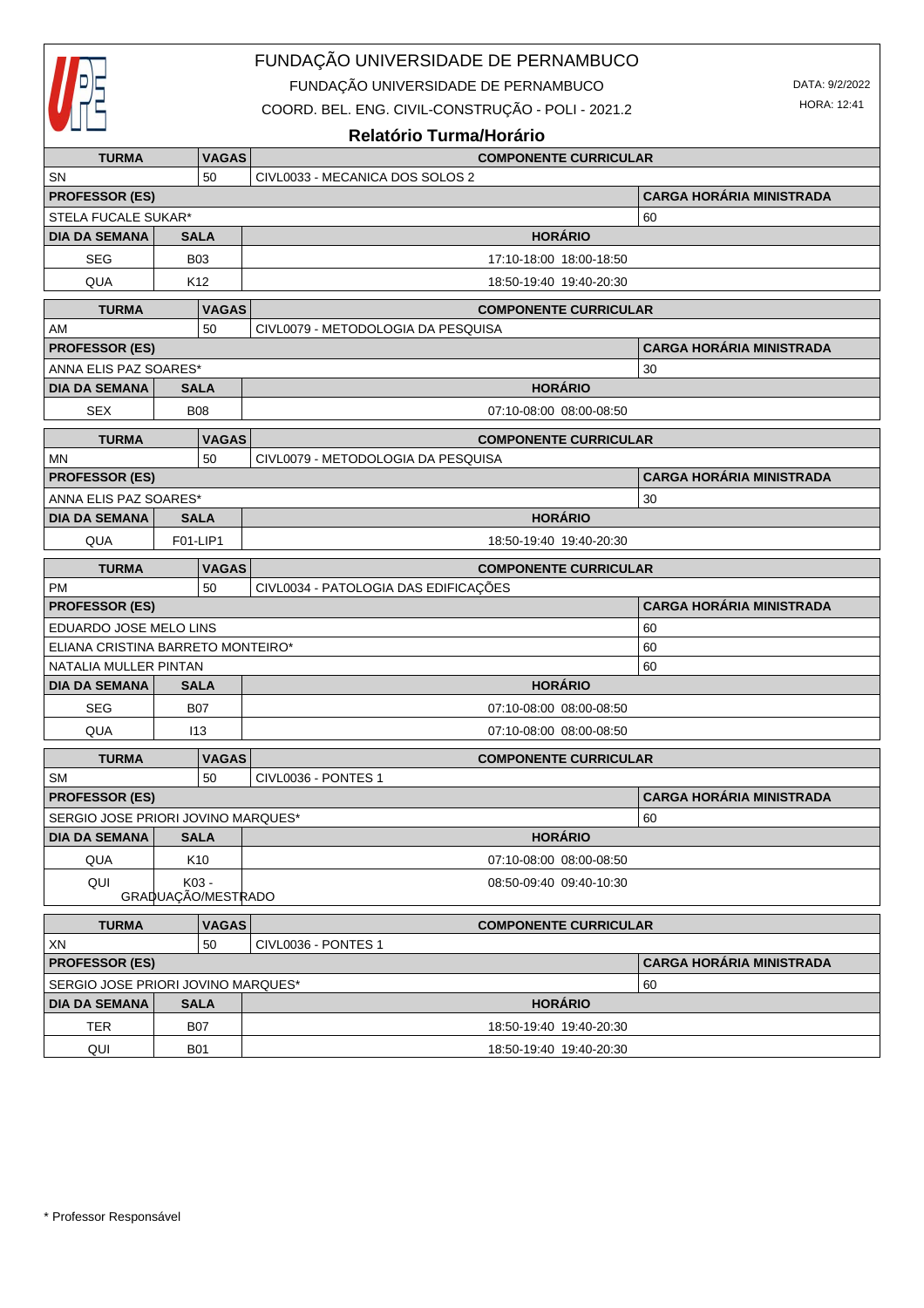

FUNDAÇÃO UNIVERSIDADE DE PERNAMBUCO

COORD. BEL. ENG. CIVIL-CONSTRUÇÃO - POLI - 2021.2

DATA: 9/2/2022 HORA: 12:41

| <b>TURMA</b>                       |                                                                        | <b>VAGAS</b>        | <b>COMPONENTE CURRICULAR</b>              |                                 |  |  |  |
|------------------------------------|------------------------------------------------------------------------|---------------------|-------------------------------------------|---------------------------------|--|--|--|
| <b>RN</b>                          |                                                                        | 50                  | CIVL0038 - PORTOS 1                       |                                 |  |  |  |
| <b>PROFESSOR (ES)</b>              |                                                                        |                     |                                           | <b>CARGA HORÁRIA MINISTRADA</b> |  |  |  |
| ANA REGINA LIMA UCHOA DE MOURA*    |                                                                        |                     |                                           | 60                              |  |  |  |
| <b>DIA DA SEMANA</b>               |                                                                        | <b>SALA</b>         | <b>HORÁRIO</b>                            |                                 |  |  |  |
| TER                                |                                                                        | <b>B08</b>          | 17:10-18:00 18:00-18:50                   |                                 |  |  |  |
| QUI<br>K05                         |                                                                        |                     | 17:10-18:00 18:00-18:50                   |                                 |  |  |  |
|                                    |                                                                        |                     |                                           |                                 |  |  |  |
| <b>TURMA</b><br><b>VAGAS</b>       |                                                                        |                     | CIVL0038 - PORTOS 1                       | <b>COMPONENTE CURRICULAR</b>    |  |  |  |
| <b>SM</b><br>50                    |                                                                        |                     |                                           | <b>CARGA HORÁRIA MINISTRADA</b> |  |  |  |
|                                    | <b>PROFESSOR (ES)</b>                                                  |                     |                                           |                                 |  |  |  |
|                                    | ANA REGINA LIMA UCHOA DE MOURA*<br><b>DIA DA SEMANA</b><br><b>SALA</b> |                     | <b>HORÁRIO</b>                            | 60                              |  |  |  |
|                                    |                                                                        |                     |                                           |                                 |  |  |  |
| <b>TER</b>                         |                                                                        |                     | 10:30-11:20 11:20-12:10                   |                                 |  |  |  |
| QUA                                |                                                                        | K05                 | 08:50-09:40 09:40-10:30                   |                                 |  |  |  |
| <b>TURMA</b>                       |                                                                        | <b>VAGAS</b>        | <b>COMPONENTE CURRICULAR</b>              |                                 |  |  |  |
| <b>CM</b>                          |                                                                        | 60                  | CIVL0082 - PROJETO FINAL DE CURSO         |                                 |  |  |  |
| <b>PROFESSOR (ES)</b>              |                                                                        |                     |                                           | <b>CARGA HORÁRIA MINISTRADA</b> |  |  |  |
| ARIANE DA SILVA CARDOSO*           |                                                                        |                     |                                           | 60                              |  |  |  |
| <b>DIA DA SEMANA</b>               |                                                                        | <b>SALA</b>         | <b>HORÁRIO</b>                            |                                 |  |  |  |
| QUI                                |                                                                        |                     | 08:50-09:40 09:40-10:30                   |                                 |  |  |  |
|                                    |                                                                        |                     |                                           |                                 |  |  |  |
| <b>TURMA</b>                       |                                                                        | <b>VAGAS</b>        | <b>COMPONENTE CURRICULAR</b>              |                                 |  |  |  |
| <b>RN</b>                          |                                                                        | 60                  | CIVL0082 - PROJETO FINAL DE CURSO         |                                 |  |  |  |
| <b>PROFESSOR (ES)</b>              |                                                                        |                     |                                           | <b>CARGA HORÁRIA MINISTRADA</b> |  |  |  |
| ARIANE DA SILVA CARDOSO*           |                                                                        |                     |                                           | 60                              |  |  |  |
| <b>DIA DA SEMANA</b>               |                                                                        | <b>SALA</b>         | <b>HORÁRIO</b>                            |                                 |  |  |  |
| <b>SEG</b>                         |                                                                        | $CO3$ -<br>MOB-JOAO | 17:10-18:00 18:00-18:50                   |                                 |  |  |  |
|                                    |                                                                        | <b>GALDINO</b>      |                                           |                                 |  |  |  |
| <b>TURMA</b>                       |                                                                        | <b>VAGAS</b>        | <b>COMPONENTE CURRICULAR</b>              |                                 |  |  |  |
| EM                                 |                                                                        | 30                  | CIVL0112 - PROTEÇÃO AO MEIO AMBIENTE      |                                 |  |  |  |
| <b>PROFESSOR (ES)</b>              |                                                                        |                     |                                           | <b>CARGA HORÁRIA MINISTRADA</b> |  |  |  |
| FELIPE MENDES DA CRUZ*             |                                                                        |                     |                                           | 30                              |  |  |  |
| <b>DIA DA SEMANA</b>               |                                                                        | <b>SALA</b>         | <b>HORÁRIO</b>                            |                                 |  |  |  |
| <b>TER</b>                         |                                                                        |                     | 20:30-21:20 21:20-22:10                   |                                 |  |  |  |
|                                    |                                                                        |                     |                                           |                                 |  |  |  |
| <b>TURMA</b>                       |                                                                        | <b>VAGAS</b>        | <b>COMPONENTE CURRICULAR</b>              |                                 |  |  |  |
| <b>RM</b>                          |                                                                        | 50                  | CIVL0056 - REC.ESTRUT. DO CONCRETO ARMADO |                                 |  |  |  |
| <b>PROFESSOR (ES)</b>              |                                                                        |                     |                                           | <b>CARGA HORÁRIA MINISTRADA</b> |  |  |  |
| EDUARDO JOSE MELO LINS             |                                                                        |                     |                                           | 60                              |  |  |  |
| ELIANA CRISTINA BARRETO MONTEIRO*  |                                                                        |                     |                                           | 60                              |  |  |  |
| <b>DIA DA SEMANA</b>               |                                                                        | <b>SALA</b>         | <b>HORÁRIO</b>                            |                                 |  |  |  |
| <b>SEG</b>                         |                                                                        | <b>B07</b>          | 08:50-09:40 09:40-10:30                   |                                 |  |  |  |
| QUA                                |                                                                        | 113                 | 08:50-09:40 09:40-10:30                   |                                 |  |  |  |
| <b>TURMA</b>                       |                                                                        | <b>VAGAS</b>        | <b>COMPONENTE CURRICULAR</b>              |                                 |  |  |  |
| QM                                 |                                                                        | 50                  | CIVL0041 - RESISTENCIA DOS MATERIAIS 1    |                                 |  |  |  |
| <b>PROFESSOR (ES)</b>              |                                                                        |                     |                                           | <b>CARGA HORÁRIA MINISTRADA</b> |  |  |  |
| SERGIO JOSE PRIORI JOVINO MARQUES* |                                                                        |                     |                                           | 60                              |  |  |  |
| <b>DIA DA SEMANA</b>               |                                                                        | <b>SALA</b>         | <b>HORÁRIO</b>                            |                                 |  |  |  |
| TER                                |                                                                        | <b>B04</b>          | 12:10-13:00 13:00-13:50                   |                                 |  |  |  |
| QUI                                |                                                                        | <b>B01</b>          | 10:30-11:20 11:20-12:10                   |                                 |  |  |  |
|                                    |                                                                        |                     |                                           |                                 |  |  |  |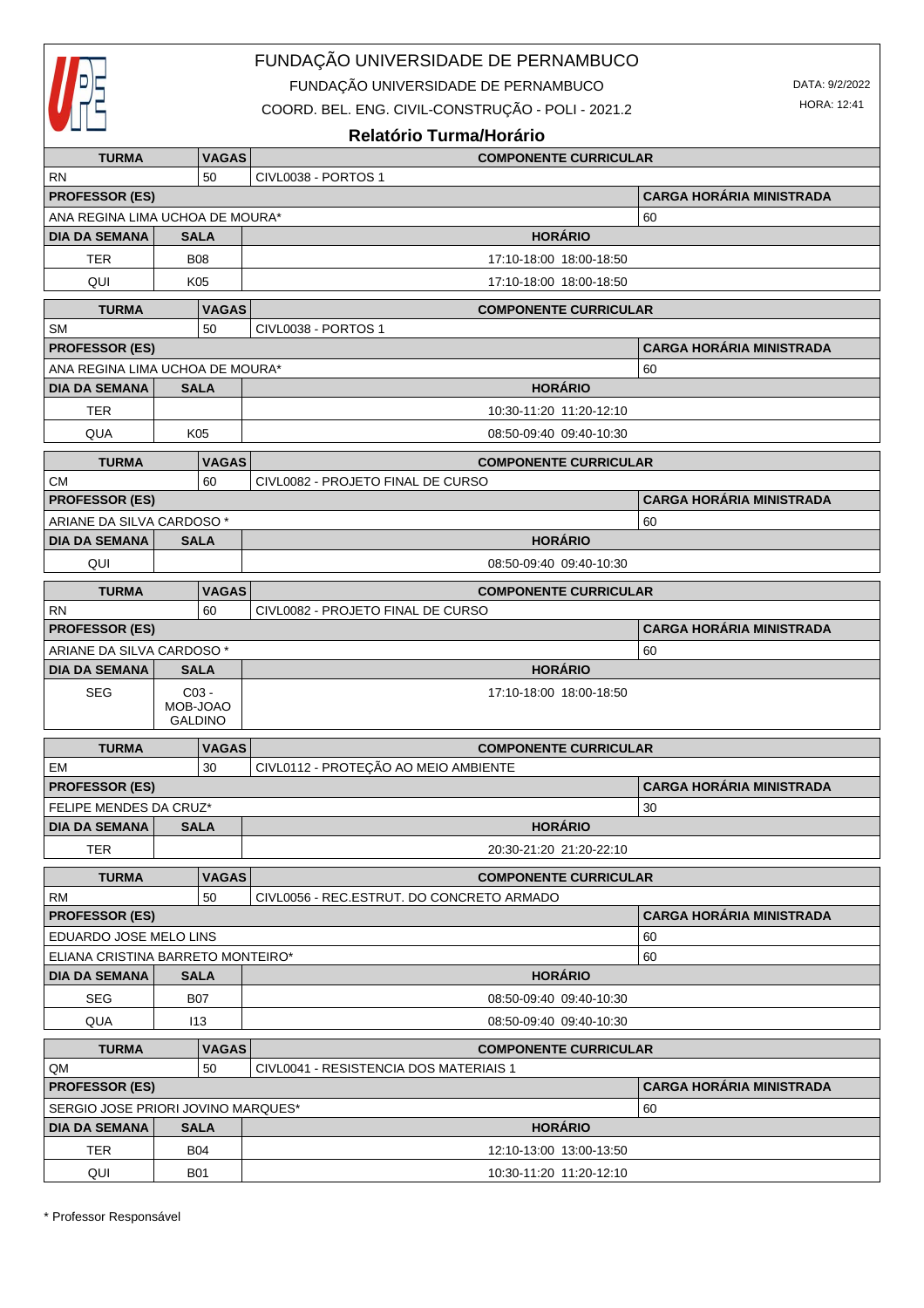

FUNDAÇÃO UNIVERSIDADE DE PERNAMBUCO

COORD. BEL. ENG. CIVIL-CONSTRUÇÃO - POLI - 2021.2

DATA: 9/2/2022 HORA: 12:41

| <b>TURMA</b>                       |                             | <b>VAGAS</b> | <b>COMPONENTE CURRICULAR</b>                                               |                                 |  |
|------------------------------------|-----------------------------|--------------|----------------------------------------------------------------------------|---------------------------------|--|
| SΝ                                 |                             | 50           | CIVL0041 - RESISTENCIA DOS MATERIAIS 1                                     |                                 |  |
| <b>PROFESSOR (ES)</b>              |                             |              |                                                                            | <b>CARGA HORÁRIA MINISTRADA</b> |  |
| SERGIO JOSE PRIORI JOVINO MARQUES* |                             |              |                                                                            | 60                              |  |
| <b>DIA DA SEMANA</b>               | <b>SALA</b>                 |              | <b>HORÁRIO</b>                                                             |                                 |  |
| <b>SEG</b>                         | <b>B08</b>                  |              | 15:30-16:20 16:20-17:10                                                    |                                 |  |
| <b>TER</b>                         | <b>B08</b>                  |              | 20:30-21:20 21:20-22:10                                                    |                                 |  |
| <b>TURMA</b>                       | <b>VAGAS</b>                |              | <b>COMPONENTE CURRICULAR</b>                                               |                                 |  |
| QM                                 |                             | 50           | CIVL0042 - RESISTENCIA DOS MATERIAIS 2                                     |                                 |  |
| <b>PROFESSOR (ES)</b>              |                             |              |                                                                            | <b>CARGA HORÁRIA MINISTRADA</b> |  |
| ARIANE DA SILVA CARDOSO*           |                             |              |                                                                            | 60                              |  |
| <b>DIA DA SEMANA</b>               | <b>SALA</b>                 |              | <b>HORÁRIO</b>                                                             |                                 |  |
| <b>TER</b>                         | <b>B07</b>                  |              | 08:50-09:40 09:40-10:30                                                    |                                 |  |
| <b>SEX</b>                         | K03 -<br>GRADUAÇÃO/MESTRADO |              | 07:10-08:00 08:00-08:50                                                    |                                 |  |
| <b>TURMA</b>                       |                             | <b>VAGAS</b> | <b>COMPONENTE CURRICULAR</b>                                               |                                 |  |
| SΝ                                 |                             | 50           | CIVL0042 - RESISTENCIA DOS MATERIAIS 2                                     |                                 |  |
| <b>PROFESSOR (ES)</b>              |                             |              |                                                                            | <b>CARGA HORÁRIA MINISTRADA</b> |  |
| ARIANE DA SILVA CARDOSO*           |                             |              |                                                                            | 60                              |  |
| <b>DIA DA SEMANA</b>               |                             | <b>SALA</b>  | <b>HORÁRIO</b>                                                             |                                 |  |
| QUA                                |                             | <b>B02</b>   | 18:50-19:40 19:40-20:30                                                    |                                 |  |
| QUI                                | <b>B01</b>                  |              | 20:30-21:20 21:20-22:10                                                    |                                 |  |
|                                    |                             |              |                                                                            |                                 |  |
| <b>TURMA</b>                       |                             | <b>VAGAS</b> | <b>COMPONENTE CURRICULAR</b>                                               |                                 |  |
| QM                                 |                             | 50           | CIVL0043 - SANEAMENTO 1                                                    |                                 |  |
| <b>PROFESSOR (ES)</b>              |                             |              |                                                                            | <b>CARGA HORÁRIA MINISTRADA</b> |  |
| MARGARIDA REGUEIRA DA COSTA *      |                             |              |                                                                            | 60                              |  |
| <b>DIA DA SEMANA</b>               | <b>SALA</b>                 |              | <b>HORÁRIO</b>                                                             |                                 |  |
| <b>SEX</b>                         | 113                         |              | 07:10-08:00 08:00-08:50                                                    |                                 |  |
| <b>SAB</b>                         | <b>B08</b>                  |              | 07:10-08:00 08:00-08:50                                                    |                                 |  |
| <b>TURMA</b>                       |                             | <b>VAGAS</b> | <b>COMPONENTE CURRICULAR</b>                                               |                                 |  |
| <b>SN</b>                          |                             | 50           | CIVL0043 - SANEAMENTO 1                                                    |                                 |  |
| <b>PROFESSOR (ES)</b>              |                             |              |                                                                            | <b>CARGA HORÁRIA MINISTRADA</b> |  |
| MARGARIDA REGUEIRA DA COSTA *      |                             |              |                                                                            | 60                              |  |
| <b>DIA DA SEMANA</b>               | <b>SALA</b>                 |              | <b>HORÁRIO</b>                                                             |                                 |  |
| <b>SEX</b>                         |                             | <b>B02</b>   | 18:50-19:40 19:40-20:30                                                    |                                 |  |
| SAB                                |                             | <b>B08</b>   | 08:50-09:40 09:40-10:30                                                    |                                 |  |
| <b>TURMA</b>                       |                             | <b>VAGAS</b> | <b>COMPONENTE CURRICULAR</b>                                               |                                 |  |
| QM                                 |                             | 50           | CIVL0097 - SANEAMENTO 2                                                    |                                 |  |
| <b>PROFESSOR (ES)</b>              |                             |              |                                                                            | <b>CARGA HORÁRIA MINISTRADA</b> |  |
| ROBERTA DE MELO GUEDES ALCOFORADO* |                             |              |                                                                            | 90                              |  |
| <b>DIA DA SEMANA</b>               |                             | <b>SALA</b>  | <b>HORÁRIO</b>                                                             |                                 |  |
| QUA<br><b>SEX</b>                  |                             | K13<br>K12   | 08:50-09:40 09:40-10:30<br>07:10-08:00 08:00-08:50 08:50-09:40 09:40-10:30 |                                 |  |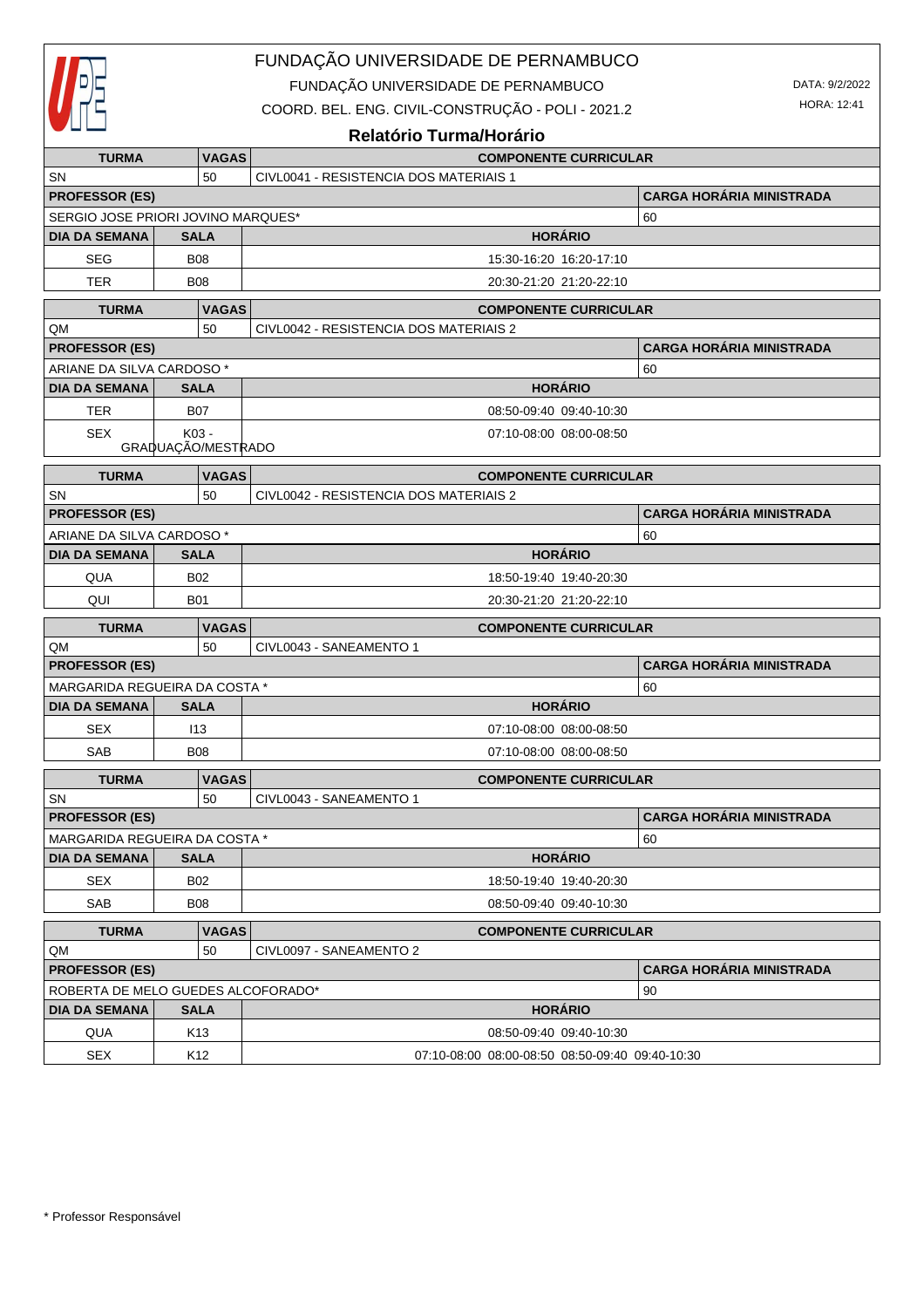

FUNDAÇÃO UNIVERSIDADE DE PERNAMBUCO

COORD. BEL. ENG. CIVIL-CONSTRUÇÃO - POLI - 2021.2

DATA: 9/2/2022 HORA: 12:41

| <b>TURMA</b>                                                           |                                                          | <b>VAGAS</b>    | <b>COMPONENTE CURRICULAR</b>                    |                                 |  |  |
|------------------------------------------------------------------------|----------------------------------------------------------|-----------------|-------------------------------------------------|---------------------------------|--|--|
| 50<br>VN                                                               |                                                          |                 | CIVL0097 - SANEAMENTO 2                         |                                 |  |  |
| <b>PROFESSOR (ES)</b>                                                  |                                                          |                 |                                                 | <b>CARGA HORÁRIA MINISTRADA</b> |  |  |
| ROBERTA DE MELO GUEDES ALCOFORADO*                                     |                                                          |                 |                                                 | 90                              |  |  |
| <b>DIA DA SEMANA</b>                                                   |                                                          | <b>SALA</b>     | <b>HORÁRIO</b>                                  |                                 |  |  |
| QUA                                                                    |                                                          | <b>B07</b>      | 17:10-18:00 18:00-18:50 18:50-19:40 19:40-20:30 |                                 |  |  |
|                                                                        | <b>SEX</b><br><b>B04</b>                                 |                 | 17:10-18:00 18:00-18:50                         |                                 |  |  |
| <b>TURMA</b>                                                           | <b>VAGAS</b>                                             |                 | <b>COMPONENTE CURRICULAR</b>                    |                                 |  |  |
| <b>CT</b>                                                              |                                                          | 50              | CIVL0045 - TECNICA E ECONOMIA DE TRANSPORTES    |                                 |  |  |
| <b>PROFESSOR (ES)</b>                                                  |                                                          |                 |                                                 | <b>CARGA HORÁRIA MINISTRADA</b> |  |  |
| CLAUDIA MARIA GUEDES ALCOFORADO*                                       |                                                          |                 |                                                 | 60                              |  |  |
| <b>DIA DA SEMANA</b>                                                   |                                                          | <b>SALA</b>     | <b>HORÁRIO</b>                                  |                                 |  |  |
| QUI                                                                    |                                                          | K05             | 13:50-14:40 14:40-15:30 15:30-16:20 16:20-17:10 |                                 |  |  |
| <b>TURMA</b>                                                           |                                                          | <b>VAGAS</b>    | <b>COMPONENTE CURRICULAR</b>                    |                                 |  |  |
| VN                                                                     |                                                          | 50              | CIVL0045 - TECNICA E ECONOMIA DE TRANSPORTES    |                                 |  |  |
| <b>PROFESSOR (ES)</b>                                                  |                                                          |                 |                                                 | <b>CARGA HORÁRIA MINISTRADA</b> |  |  |
| CLAUDIA MARIA GUEDES ALCOFORADO*                                       |                                                          |                 | <b>HORÁRIO</b>                                  | 60                              |  |  |
| <b>DIA DA SEMANA</b>                                                   |                                                          | <b>SALA</b>     |                                                 |                                 |  |  |
| <b>SEX</b>                                                             |                                                          | 111             | 17:10-18:00 18:00-18:50 18:50-19:40 19:40-20:30 |                                 |  |  |
| <b>TURMA</b>                                                           |                                                          | <b>VAGAS</b>    | <b>COMPONENTE CURRICULAR</b>                    |                                 |  |  |
| XM                                                                     |                                                          | 50              | CIVL0045 - TECNICA E ECONOMIA DE TRANSPORTES    |                                 |  |  |
| <b>PROFESSOR (ES)</b>                                                  |                                                          |                 |                                                 | <b>CARGA HORÁRIA MINISTRADA</b> |  |  |
| CLAUDIA MARIA GUEDES ALCOFORADO*                                       |                                                          |                 |                                                 | 60                              |  |  |
| <b>DIA DA SEMANA</b>                                                   | <b>SALA</b>                                              |                 | <b>HORÁRIO</b>                                  |                                 |  |  |
| TER                                                                    |                                                          | 110             | 08:50-09:40 09:40-10:30 10:30-11:20 11:20-12:10 |                                 |  |  |
| <b>TURMA</b>                                                           |                                                          | <b>VAGAS</b>    | <b>COMPONENTE CURRICULAR</b>                    |                                 |  |  |
| QM                                                                     |                                                          | 50              | CIVL0047 - TEORIA DAS ESTRUTURAS 1              | <b>CARGA HORÁRIA MINISTRADA</b> |  |  |
| <b>PROFESSOR (ES)</b>                                                  |                                                          |                 |                                                 |                                 |  |  |
| NATALIA MULLER PINTAN*<br><b>DIA DA SEMANA</b>                         |                                                          | <b>SALA</b>     | 60<br><b>HORÁRIO</b>                            |                                 |  |  |
| TER                                                                    |                                                          | K <sub>10</sub> | 07:10-08:00 08:00-08:50                         |                                 |  |  |
| <b>SEX</b>                                                             |                                                          | K09             | 08:50-09:40 09:40-10:30                         |                                 |  |  |
|                                                                        |                                                          |                 |                                                 |                                 |  |  |
| <b>TURMA</b>                                                           |                                                          | <b>VAGAS</b>    | <b>COMPONENTE CURRICULAR</b>                    |                                 |  |  |
| <b>SN</b>                                                              |                                                          | 50              | CIVL0047 - TEORIA DAS ESTRUTURAS 1              | <b>CARGA HORÁRIA MINISTRADA</b> |  |  |
| <b>PROFESSOR (ES)</b>                                                  |                                                          |                 |                                                 |                                 |  |  |
| NATALIA MULLER PINTAN*<br><b>DIA DA SEMANA</b><br><b>SALA</b>          |                                                          |                 | <b>HORÁRIO</b>                                  | 60                              |  |  |
| <b>TER</b>                                                             |                                                          | K13             | 20:30-21:20 21:20-22:10                         |                                 |  |  |
|                                                                        |                                                          |                 |                                                 |                                 |  |  |
| QUI                                                                    |                                                          | 115             | 18:50-19:40 19:40-20:30                         |                                 |  |  |
| <b>TURMA</b>                                                           |                                                          | <b>VAGAS</b>    | <b>COMPONENTE CURRICULAR</b>                    |                                 |  |  |
| <b>RM</b><br>50                                                        |                                                          |                 | CIVL0048 - TEORIA DAS ESTRUTURAS 2              |                                 |  |  |
|                                                                        | <b>CARGA HORÁRIA MINISTRADA</b><br><b>PROFESSOR (ES)</b> |                 |                                                 |                                 |  |  |
| CARLOS WELLINGTON A P SOBRINHO*<br><b>DIA DA SEMANA</b><br><b>SALA</b> |                                                          |                 | 60<br><b>HORÁRIO</b>                            |                                 |  |  |
|                                                                        |                                                          |                 |                                                 |                                 |  |  |
|                                                                        | <b>SEG</b><br>K <sub>10</sub>                            |                 | 07:10-08:00 08:00-08:50                         |                                 |  |  |
| TER<br>K05                                                             |                                                          |                 | 07:10-08:00 08:00-08:50                         |                                 |  |  |